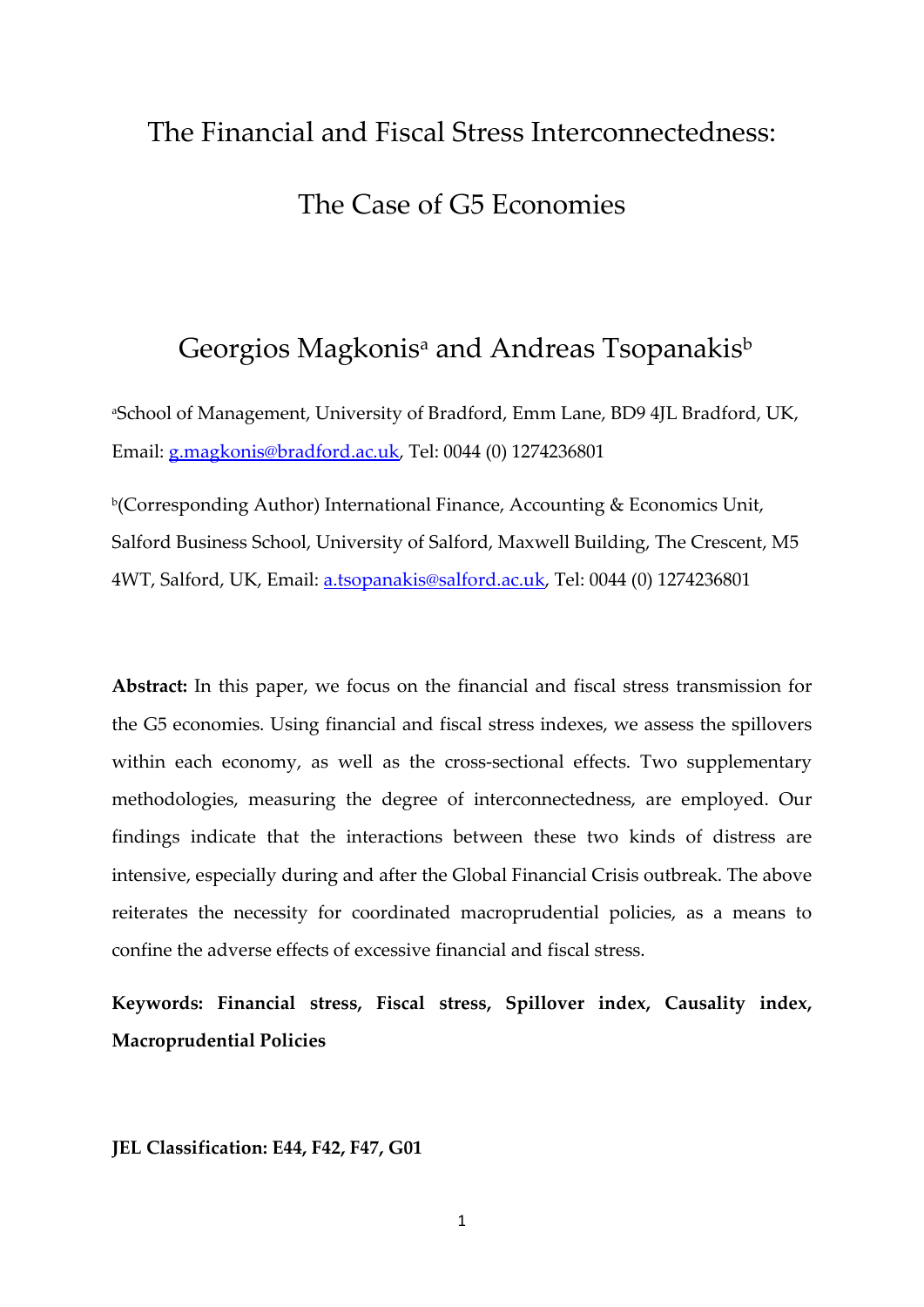#### **1. Introduction**

The recent global financial crisis has emphatically shown that excessive financial risk-taking can pose a serious threat for the global financial stability. At the same time, it can also have substantial adverse effects to the world's economic activity. There is an ongoing debate on whether business cycle is related with the financial cycle. A few recent studies aim to investigate this potential relation of business and financial cycles (Claessens *et al.*, 2012, Tagkalakis, 2013, Andrian *et al.*, 2010).

Moreover, governments are increasingly concerned with the policy challenges posed by the financial cycle. Especially, given the emergence of systemic risk issues as a major threat for financial and banking markets around the world, there is a trend for the adoption of the most appropriate macroprudential policies to safeguard these markets. As Borio (2012) put it, "Macroeconomics without the financial cycle is very much like Hamlet without the Prince: a play that has lost its main character", meaning that macroeconomic policies would not be effective, as long as the financial cycle and its pro-cyclical nature are not taken into account by the authorities.

Within the previously described framework, this paper aims to contribute to the examination of the potential interactions between financial conditions and their ensuing effects on the fiscal position of five major economies. In particulate, we model the financial and fiscal stress spillovers for the G5 countries. There is some evidence in the literature, indicating the existence of interactions of financial and economic cycles (Magkonis and Tsopanakis, 2014, Dovern and van Roye, 2014). We try to build upon this literature, in several dimensions. First, we use a set of aggregate indicators, namely the financial and fiscal stress indices, as proxies of the effects of financial cycle and real economy swings. Second, we employ innovative econometric approach, which is able to capture the stress volatility spillovers within each economy. Then, beyond the country level analysis, potential cross-national spillover effects are examined, so that further light can be shed in the potential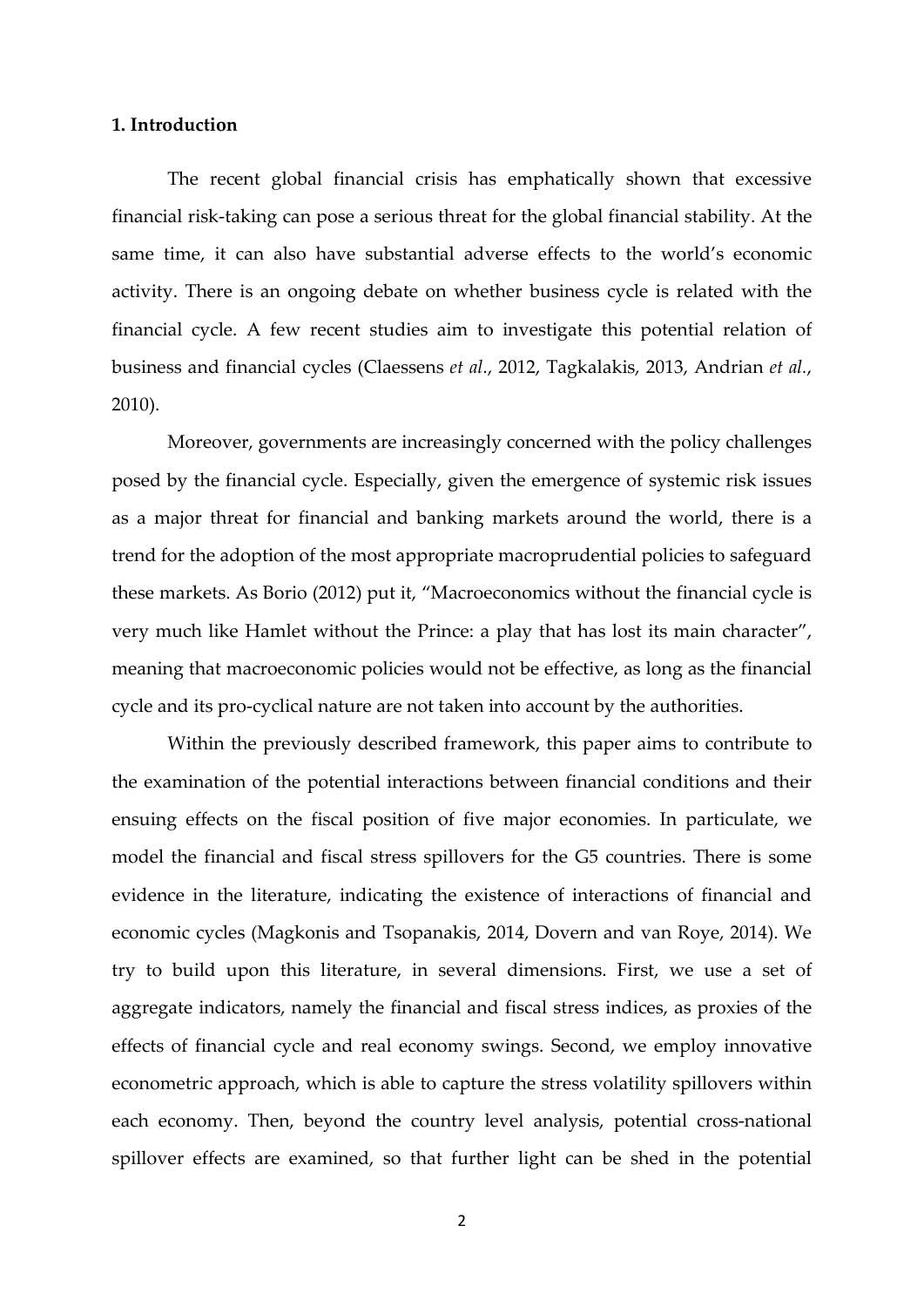channels of instability transmission on a global scale. Fourth, network analysis is used, employing the dynamic causality index as proposed by Billio *et al.* (2012). The aim is to provide further evidence and enhance the reliability of our main empirical findings. Finally, our dataset cover a long period, up until the most recent events in the global economy.

Our findings indicate that there is a strong interconnection between the financial and fiscal stress shocks for all economies in the sample. Depending on the case, the financial stress is prominent, compared to the fiscal distress. It is also identifiable the fact that all spillover effects become more intensive during and after the initiation of the Global Financial Crisis. Especially for the case of the international spillover effects, the degree of interconnectedness between the G5 economies has reached an unprecedented level in the last few years.

This paper is organized as follows. Section 2 discusses the most relevant literature in the topic examined here. The construction methodology for the financial and fiscal stress indexes is developed in section 3, while section 4 introduces the methodology employed for the spillover analysis. The results from the baseline model, both for the national as well as the international spillover effects, are discussed in section 5. The network analysis is presented in section 6, while section 7 concludes.

#### **2. Measuring Financial-Fiscal stress Interactions and their real economy effects**

This brief overview of the literature is focused on the most recent research, related to the financial and business cycles interactions, their importance for the economic conditions and the fiscal position of the global economy. The growing importance of the financial cycles is recently recognised by academics and monetary authorities, after identifying the inexorable effects of financial market conditions on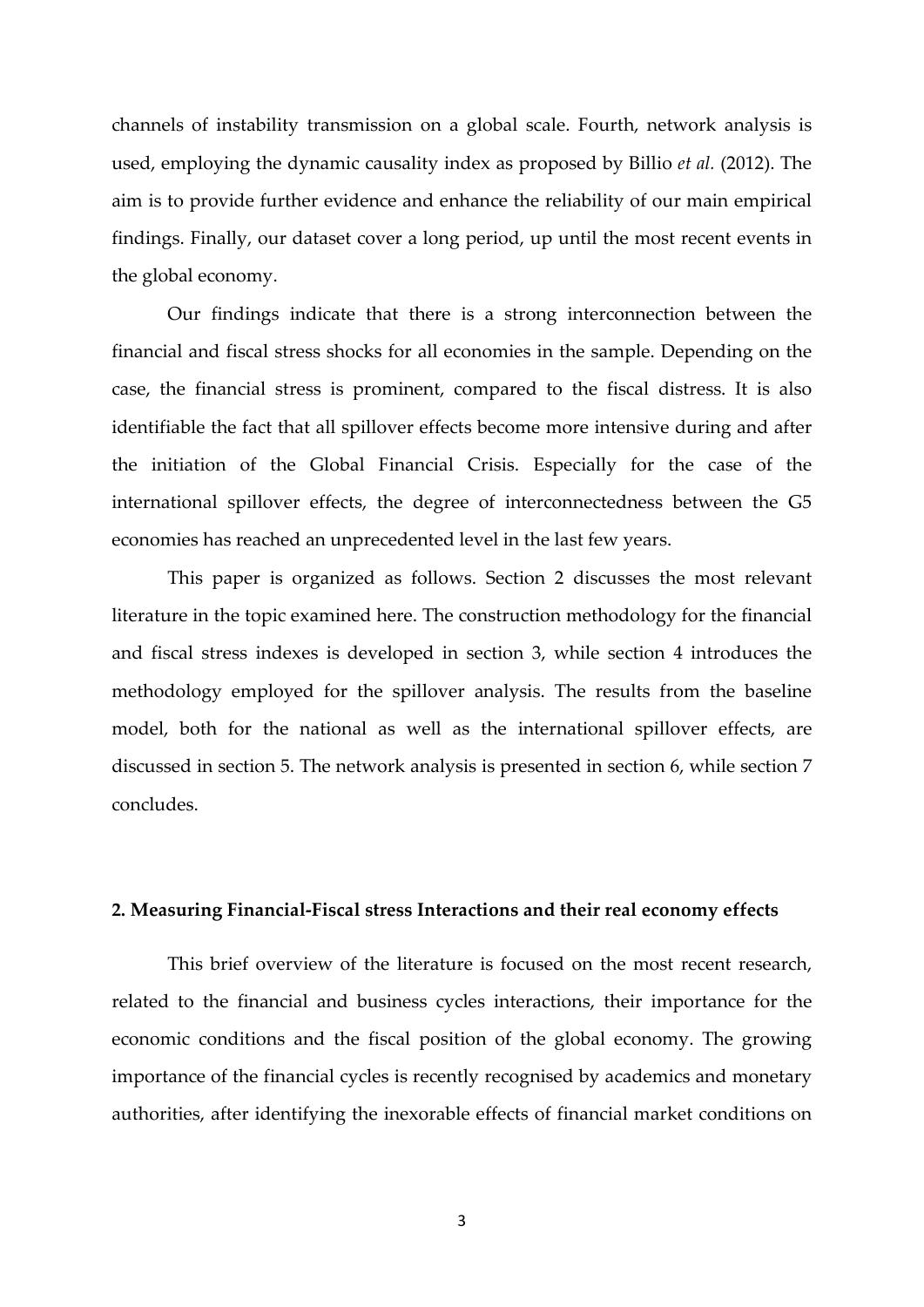the global economic stance. The Euro Area crisis is a critical economic event, underlying the importance of this area of research.

Claessens *et al.* (2011) analyse the financial cycles for 21 advanced economies over the previous few decades. The authors find that the financial cycles downturns last between five and eight quarters, while the upturns are longer and slower. Moreover, the global synchronization of downturns leads to longer and deeper recessions. In their next paper, Claessens *et al.* (2012) investigate the financial and business cycles interactions. Their research covers a period of fifty years again, from 1960 to 2010, with forty four countries in their dataset. In this paper, their main finding is a strong link between the different phases of the two types of cycles, while exacerbated recessions are related with house and equity prices. In terms of their duration and effects, they point out that financial cycles are deeper than the business ones, with more pronounced effects on the emerging markets rather than the developed economies.

Further evidence on the financial cycle duration and the effects of house and equity price fluctuations are provided by Drehmann *et al.* (2012). According to this paper, financial cycles last about sixteen years, with gradually increasing life span since the mid 80's. Kannan (2012) study the effects on the economy's recovery phase from a recession, when a financial crisis is to be blamed for this recessionary period. Based on industry – level data, the author shows that recessions caused by financial turmoils can lead to higher output losses in developed economies, with a longer recovery period compared to cases where the recession is not due to adverse financial conditions.

A number of studies attempted to empirically analyse the relation of financial cycle and financial stress with, either, the real economy or the financial markets. For instance, Chen *et al.* (2012) study the interest rates, output, asset prices and credit nexus for the US economy using a multivariate unobserved component model. The main finding here is that those variables' cycles are closely related. Karfakis (2013) studies the relationship of credit and business cycles for Greece, showing that credit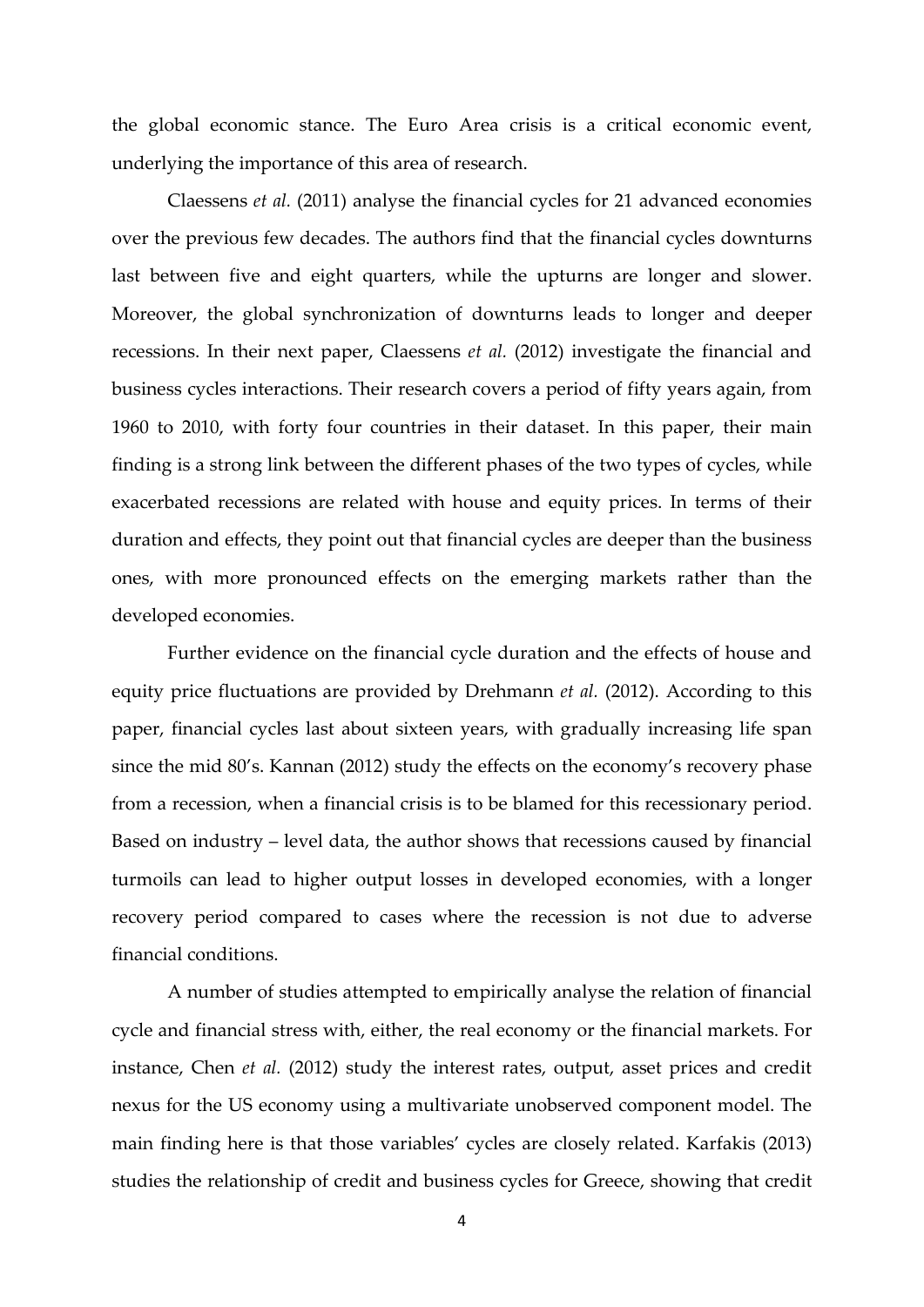is a useful indicator for monitoring future changes in the Greek business cycle. Also, credit limited availability was one of the factors that worsened the Greek economy's recession, during the recent crisis. Evidence that fiscal position of OECD economies significantly deteriorate due to financial crises is provided by Tagkalakis (2013). This effect is more persistent for economies with well functioning financial markets, while the debt burden of those economies increases together with the outbreak of financial crashes.

An explicit use of financial stress indexes, as metrics of the financial market conditions, is materialized by Dovern and van Roye (2014). In this paper, the authors analyze the international transmission of financial stress, while they also model its effect on the real economic activity. After indicating a significant comovement of financial stress for the 20 economies in the sample, they use a GVAR modelling approach to show that US financial stress shocks have a significant effect on the global economy, with its maximum impact being reached after almost 6 months in most cases. More recently, Hippler and Kabir Hassan (2015) examine the importance of macroeconomic and financial stress on US financial firms. Using a panel regression model for modelling firms' profitability and stock returns, the authors show that financial institutions are prone to excessive financial and macroeconomic stress, with non-depository institutions (such as investment firms and real estate companies) being the major sources of the financial instability.

The previously discussed papers establish the theoretical and empirical link of financial conditions with business cycles, while there is also clear evidence that financial stress have an effect on the financial markets. It is also important to underline the importance of financial conditions on the governments' fiscal stance. The recent Euro Area crisis indicated that economic policy making should also monitor the evolving situation with the public sector finances, together with their interrelation with financial spillovers. Such early warning indicators are the fiscal stress indexes that we employ in this paper. The following papers are relevant to the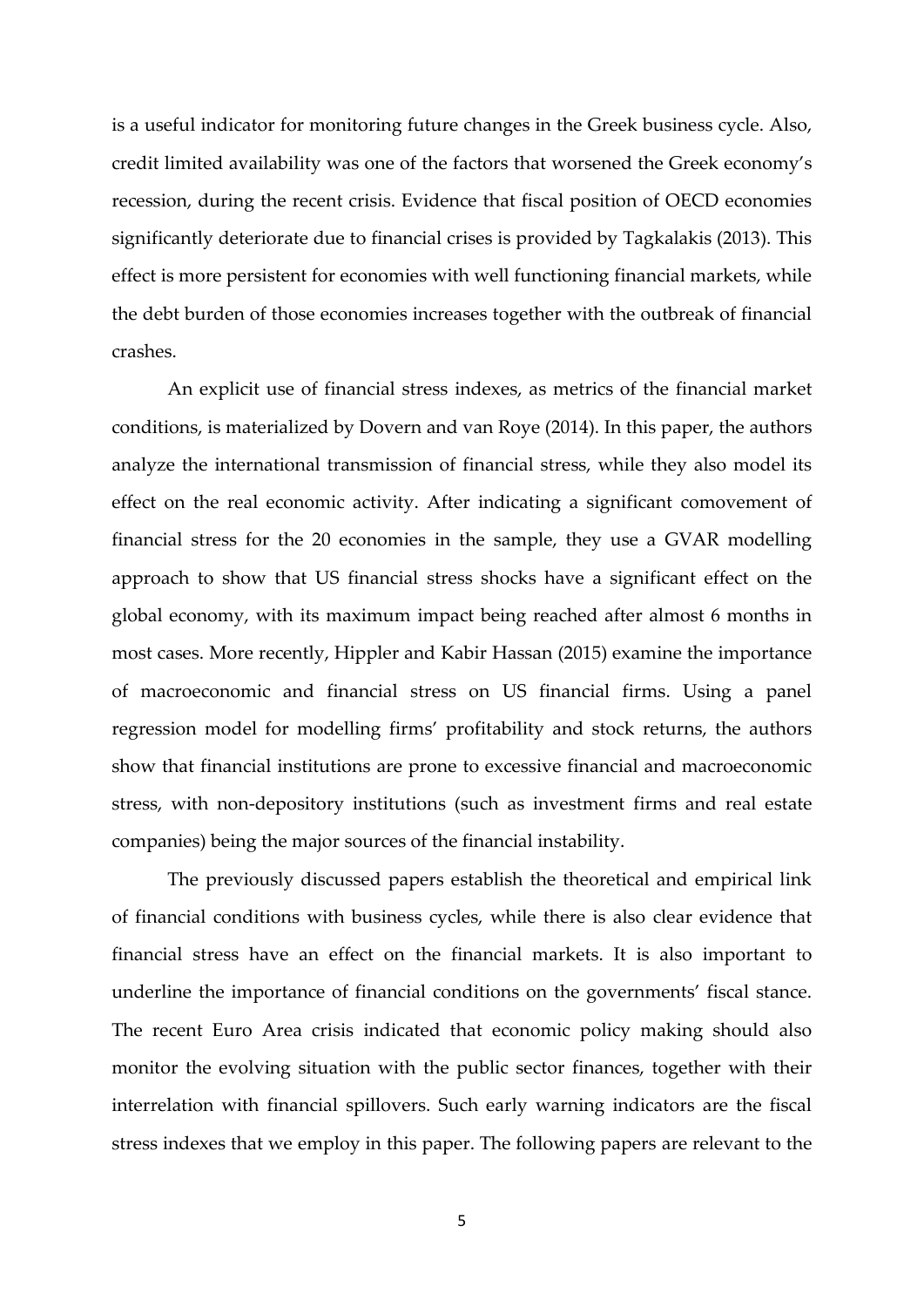fiscal prudence literature and the importance of monitoring the state of fiscal and business cycle conditions.

The need to monitor a broad array of fiscal conditions indicators is emphasised by Hemming and Petrie (2000). Fiscal sustainability is emphasized, based on theoretical and practical policy considerations providing a number of useful metrics. For example, the overall fiscal balance to GDP ratio and net financial debt to GDP, together with the maturity and currency composition of national debt, are some of the indicators put forward by the authors. Additionally, revenue indicators, along with indices related to primary balance and the future demographic changes of an economy, are proposed as well. The authors, finally, suggest a set of criteria, according to which fiscal vulnerability indicators should be chosen for monitoring. These are the initial fiscal position of the economy, the shortterm fiscal risk, the long-term sustainability and the relevant structural weaknesses.

One of the first efforts to construct an aggregate fiscal stress index is done by Baldacci *et al.* (2011a). Here, the authors provide a set of variables as early warning indicators of fiscal strain and rollover risk that can be included in a relevant aggregate index. In this way, they develop a fiscal monitoring framework, through the construction of two aggregate indices (namely, a fiscal vulnerability and a fiscal stress index)[1.](#page-5-0) Using annual data for the period 1970-2010, Baldacci *et al.* (2011b) extend the previously mentioned work, by producing fiscal stress indexes for advanced and emerging economies. Their empirical analysis reveals that the best tools for predicting fiscal imbalances for advanced economies are the gross financing needs and the fiscal solvency risks variables. As far as the emerging economies are concerned, public debt structure and the spillover risks from the international financial markets play a crucial role. Focusing on the current crisis, the authors

1

<span id="page-5-0"></span><sup>&</sup>lt;sup>1</sup> The theoretical framework is found at the work of Cottarelli (2011), where the three major reasons of government's rollover risks are analysed.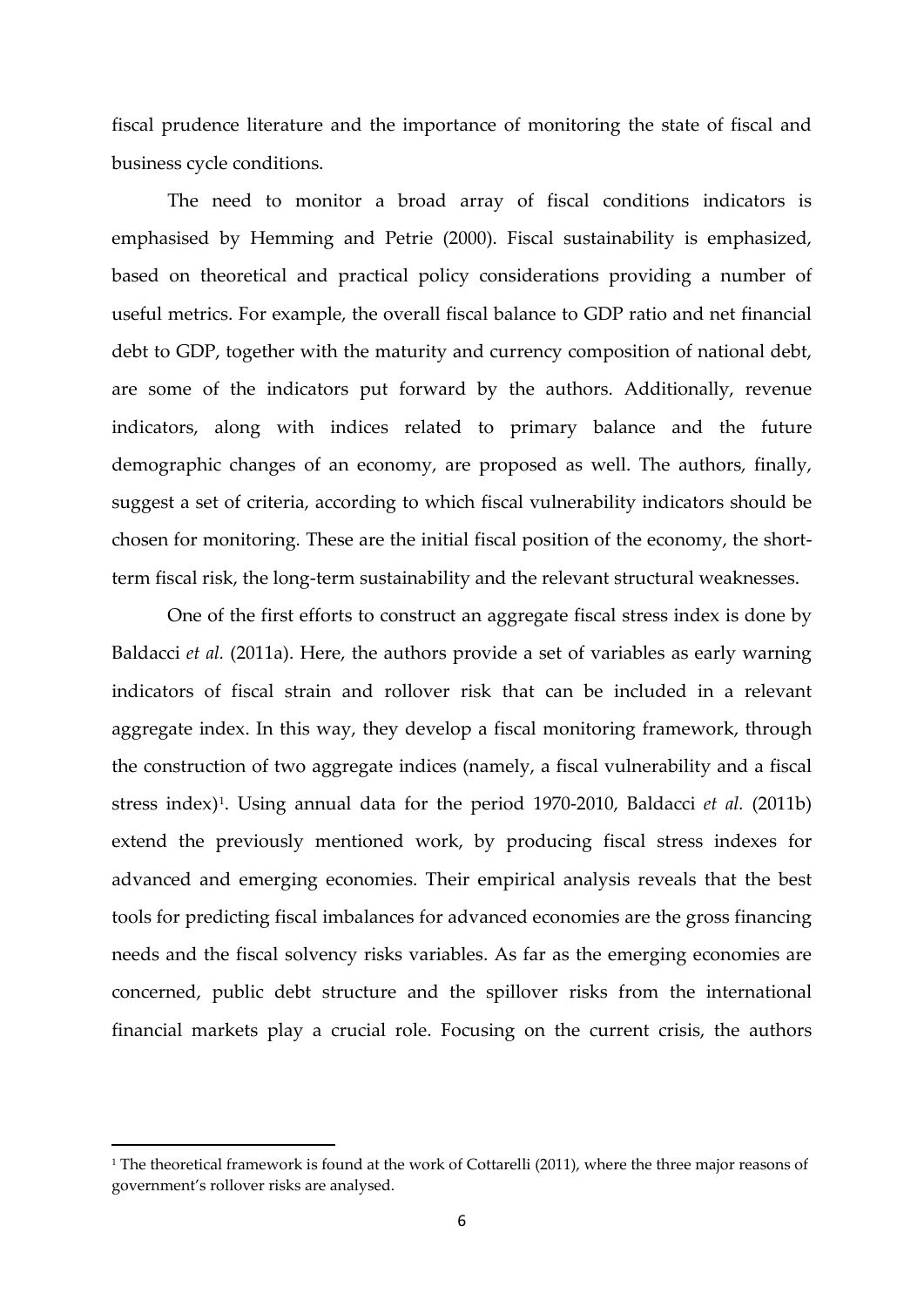provide evidence of heightening fiscal stress for both groups of countries, while the leaders of this increase are Europe and North America<sup>[2](#page-6-0)</sup>.

Two recent papers, employing fiscal stress indices for studying the Euro Area experience with fiscal vulnerabilities, are those by Berti *et al.* (2012) and Hernandez de Cos *et al.* (2014). Here, the signalling approach is used in order to construct fiscal stress indexes for the EU and nine more advanced economies (only for 11 EMU economies in the second paper). The results are in favour of using aggregate stress indexes as early warning tools, while the usage of country specific characteristics are also crucial in setting the crises alarming thresholds for the model. Until now, the only paper employing both financial and fiscal stress indices to study the financial cycle and fiscal position interactions for the G7 economies is the one by Magkonis and Tsopanakis (2014). Using a SVAR model and two different identification methods, the authors show that fiscal and financial stress shocks have a negative effect on key macroeconomic variables. On top of that, a weak feedback effect is identified, between financial and fiscal sector shocks.

#### **3. The Financial and Fiscal Stress Indices**

1

Our dataset consists of a set of Financial (FSI) and Fiscal (FiscSI) stress indices. These are aggregate indicators, summarizing information from a wider set of stand-alone indicators, representing different types of financial risks and fiscal conditions. Their value added, compared to stand alone indicators, is the ability to capture different sources of instability that can lead to episodes of excessive financial bottlenecks and fiscal strain, into one single variable. In this way, an accurate and timely representation of the economic and financial conditions is offered, while the effects of many different financial markets (in the case of the FSIs) and fiscal vulnerability

<span id="page-6-0"></span><sup>2</sup> Schaechter *et al.* (2012) provide a good example of how this kind of research can be used for policy making.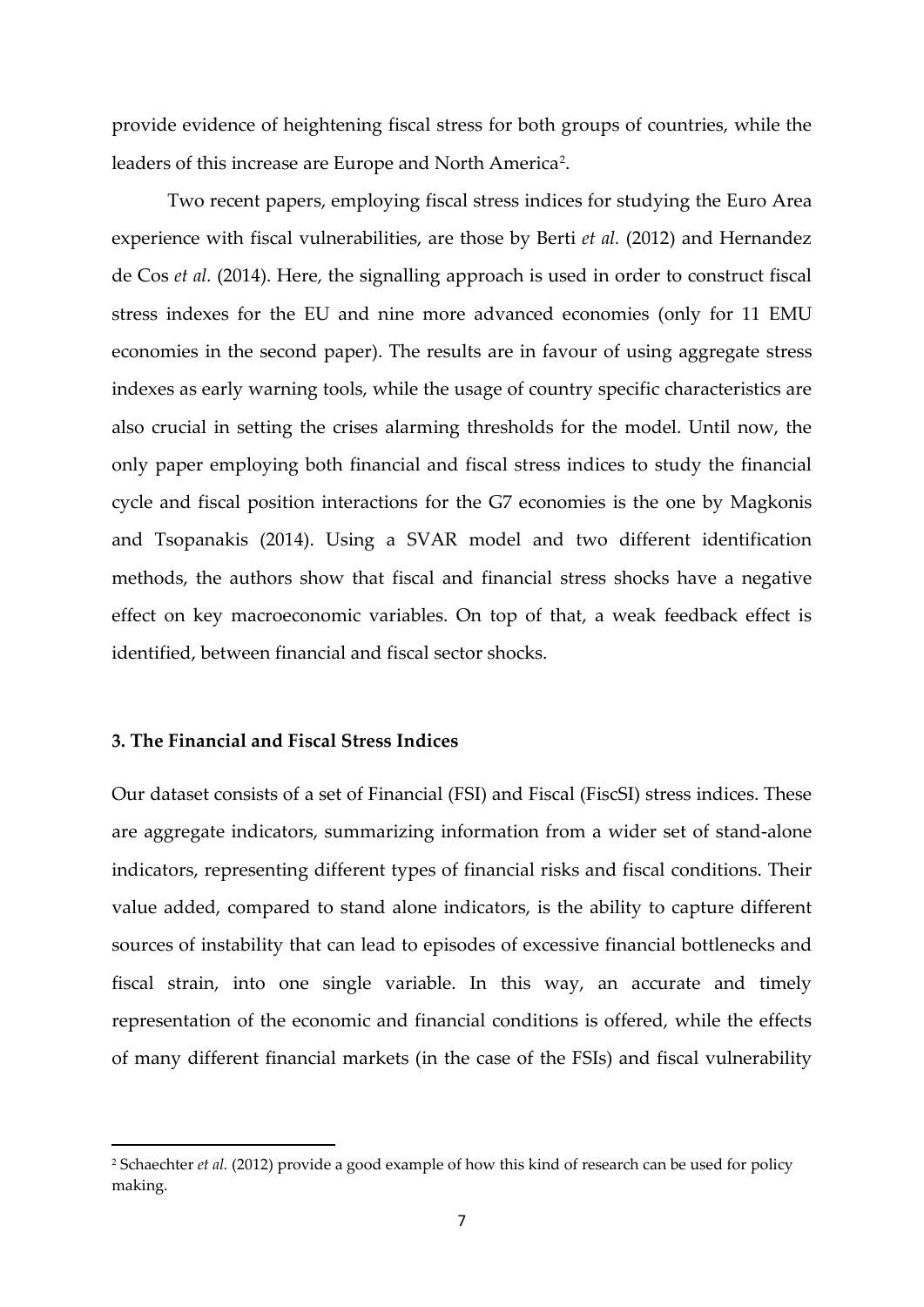indicators (in the case of FiscSIs) are offered. Based on these indexes, we can investigate the relationship between financial and fiscal stress.

In order to construct these indices, we employ the approach used by Magkonis and Tsopanakis (2014). The financial stress indexes are constructed followed the equal-variance approach. According to this, the FSI is a composite indicator, in which each variable contributes to the aggregate index, based on its standardized value. That is, we deduct the mean and divide by its standard deviation. In this way, measurement problems are avoided, while the contribution of each single indicator is measured to deviations from its mean value. Each standardized component has assigned weight of equal importance to the final stress index. Kliesen *et al.* (2012) summarize a number of aggregation approaches for the building-up of such composite indicators. Nevertheless, the equal–variance approach is as efficient as any other methodology, in terms of the accurate depiction of financial stress episodes, as well as the most cost effective, in terms of easiness and effectiveness of the indexes produced.

The components of the FSI are discussed below. First, we include the banking sector beta. It is calculated as the ratio of the moving covariance of year-over-year percentage change of each country's banking sector equity index, with the general equity index, over the moving variance of the general stock index. Also, the TED spread is the difference between the uncovered (3-month LIBOR) and covered (respective Treasury bill rate) investments for the interbank markets. Moreover, the inverted term spread (Treasury bill rate difference from the long-term government bond yield) is used. The two aforementioned indicators are the most well known ones capturing liquidity risk exposure. For the securities markets, we employ three measures: the corporate bond spread, defined as the yield difference of the longterm corporate bonds from the governmental ones, along with stock returns and the stock returns volatility (calculated as a GARCH(1,1) model of the general equity index. As a proxy of the exchange rate risk, the real effective exchange rate volatility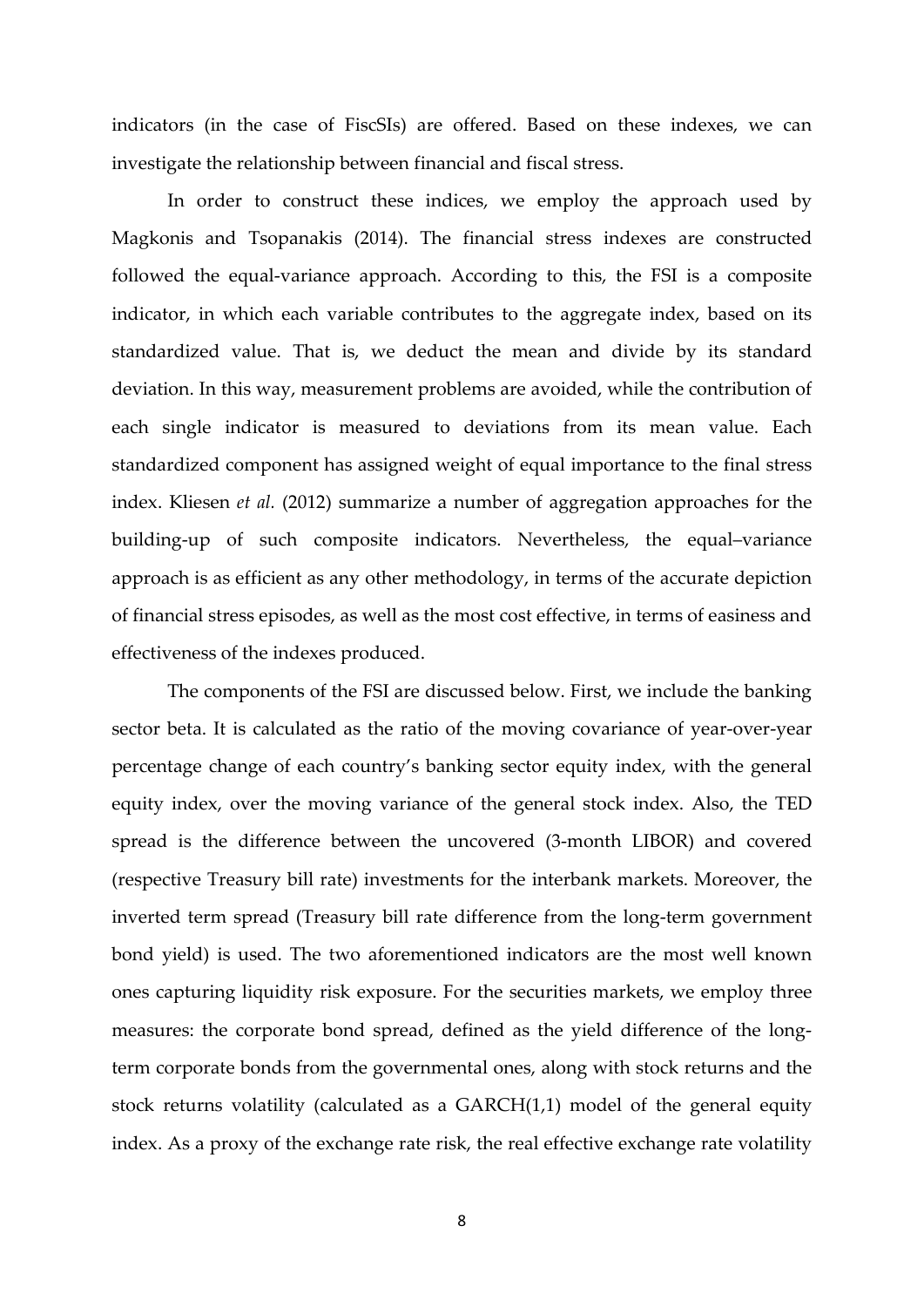is incorporated to our index<sup>[3](#page-8-0)</sup>. The mathematical representation of the financial stress index is the following:

 $\text{FSI} = \beta + \text{TED spread} + \text{Inverted term spread} + \text{I}$ Corporate Bond spread  $+$  Stock market returns  $+$ Stock market volatility + Exchange rate market volatility (1)

For the case of FiscSI, the aggregation methodology resembles the one used for the FSI indexes while the metrics involved capture three important characteristics of the economic activity (Baldacci *et al.*, 2011a); 1) the fiscal burden of the economy, 2) the long term trends on their fiscal position (based on the fertility rate and the governmental funding needs for social security issues) and 3) each country's financing needs. Our indices consist of five variables. First, it is the difference of the government debt payments rate (*r*) from the growth rate of the economy (*g*), representing the degree of economy's solvency and the closeness to a fiscal crisis outbreak. An economy needs to service its debt obligations and its ability to do it depends on the level of its growth rate. Then, the general government structural balance, defined as the cyclically adjusted balance, is part of the aggregate fiscal conditions measure. Finally, the general government net debt is calculated as the difference between the gross debt of the country from any relevant financial assets that correspond to debt instruments. All three variables are expressed as percentages of the country's GDP.

Long term fiscal trends are approximated by the total fertility rate and the old age dependency ratio. The average number of children per woman is the proxy for total fertility rate, while the old dependency ratio reflects the projections for the share of population that will be over 65 in the next 30 years, as a percentage of the total adult population. These indices importance lies on the economies tax base projections that they offer. On top of that, they also represent the number of people contributing to the fiscal sustainability of a country, through their contribution to the

1

<span id="page-8-0"></span><sup>&</sup>lt;sup>3</sup> Here, the BIS database of effective exchange rates has been used. The estimation is the same with the one followed for the stock return volatility.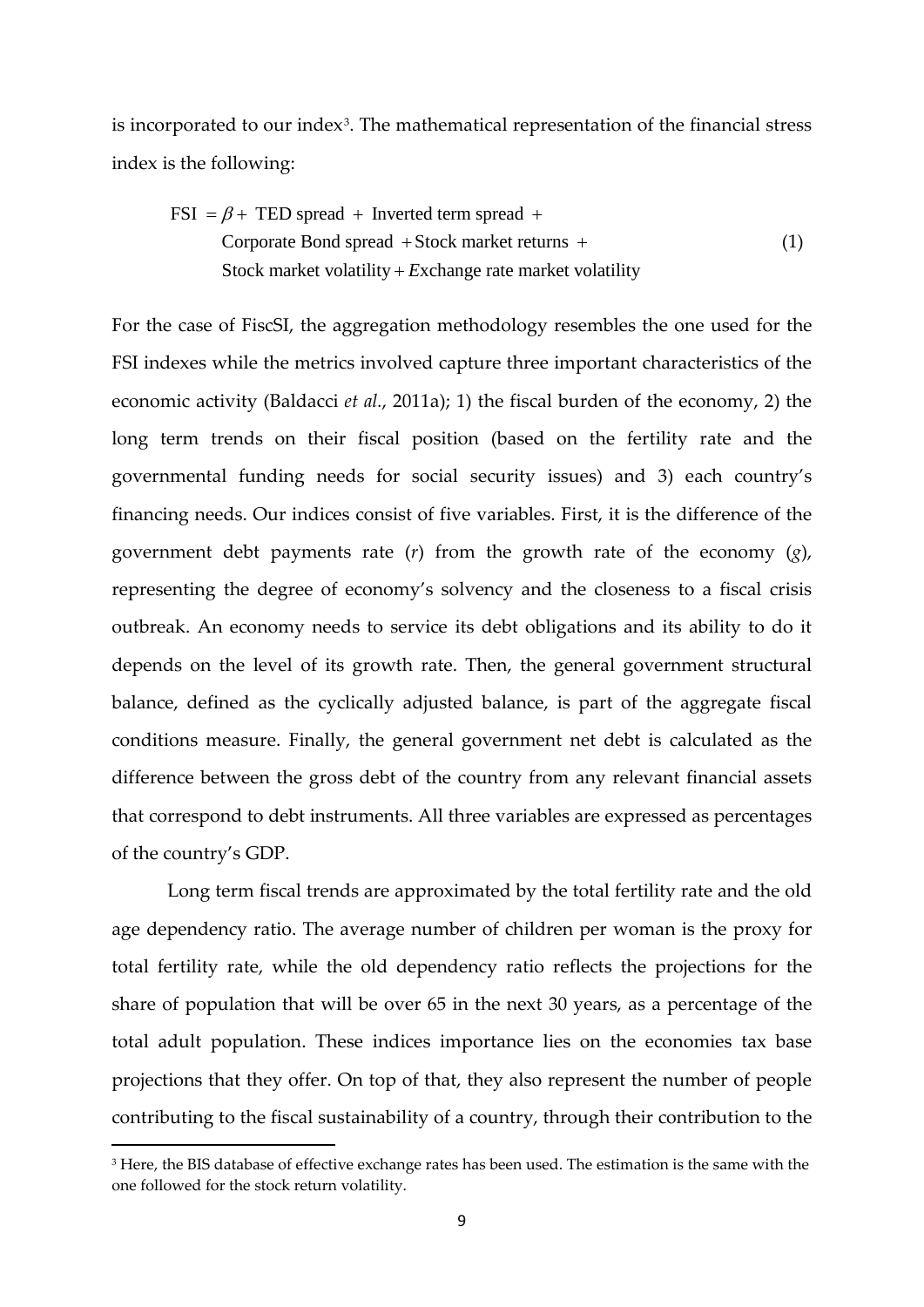healthcare and pension systems. Overall, the FiscSI are indexes providing an overall picture of the short and long term conditions that are expected to prevail on the fiscal performance of each economy's government.

The aggregation method is similar to the one followed for the financial stress index. The only difference is that the mean and the standard deviation used are the 10-year peer group average. This formula can shortly be written as follows:

FiscSI  $=(r-g)$  + structural balance + net debt + fertility rate + depedency ratio (2)

Our sample is the G5 economies; Canada, Germany, Japan, United Kingdom and United States. The dataset consists of quarterly observations, covering a period from the beginning of 1980's until the first quarter of 2014.

The following two graphs exhibit the financial and fiscal stress indexes for the G5 economies. A strong co-movement of the indices throughout the period examined can be identified. Some variations might be identified, but overall, most of these economies represent similar financial conditions for the last four decades. The 80's, for instance, was a period of relatively tranquil conditions in the financial markets, and lasted until after the mid 90's. In the particular time, the Asian financial crisis led to increasing financial bottlenecks for all the economies of the sample. The most notable even of the following time period is, without any question, the Global Financial crisis, initiated on 2007. It is interesting to note the value added of the FSI indexes, as early warning indicators of the gradually deteriorating financial conditions. For all G5 economies, indexes have started to climb as early as 2004.

#### **Figure 1 here**

Financial stress reach its peak during the third quarter of 2008, coinciding with the Lehman Brothers collapse, with two more periods of excessive financial stress in early 2010 and in the second half of 2012. For some economies, like Canada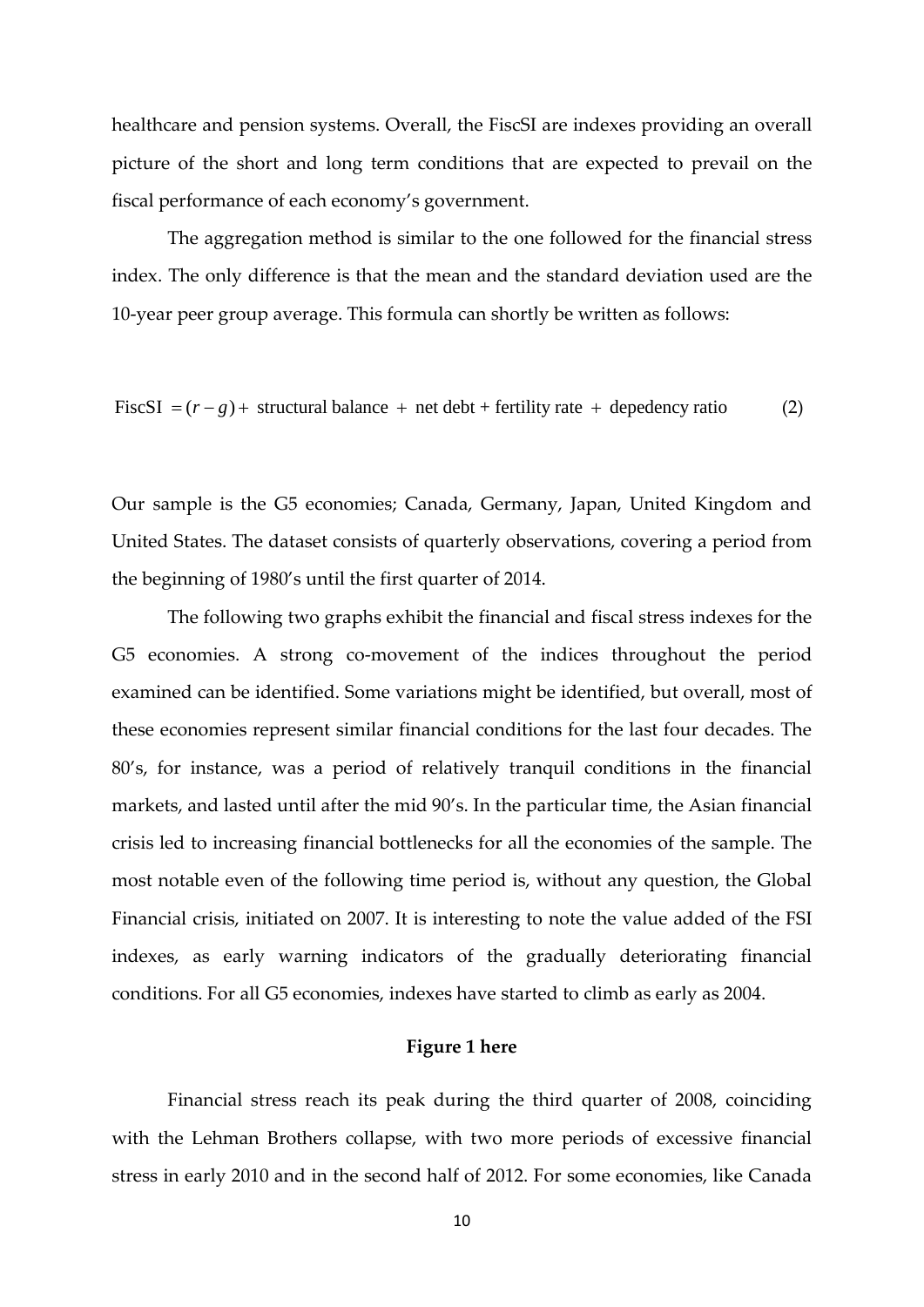and UK, the index is back towards its long run value, faster than the others. Overall, only Germany's case shows an upward turn in the most recent period.

In case of the FiscSI indexes, G5 countries show a significant worsening of their fiscal stance during the recent financial crisis. Japan is in the worst position, given the fiscal trends shown here. The conditions of this economy constantly grow gloomier, since mid 90's. On the other hand, Canada's case follows the opposite direction, with a significant improvement in the last four years. The other three countries of our sample (Germany, UK, USA), demonstrate a positive value for their indices (even though the German index was below zero for most of the 1990's). Nevertheless, they did not remain untouched in the recent years, showing increasing fiscal burden. Still, they manage to contain these fiscal trends within manageable level of fiscal risks.

#### **Figure 2 here**

#### **4. Methodology**

We use the spillover analysis developed by Diebold and Yilmaz (2012, 2015). The analysis is based on VAR modeling and the corresponding estimation of variance decompositions. The main advantage of this method is that it provides information about the contribution of shocks to variables to the forecast error variances of all the variables of the model. This model is briefly written as *N*-variable VAR:

$$
Y_t = \sum_{k=1}^K A Y_{t-1} + \varepsilon_t \tag{3}
$$

where  $Y_t = (Y_{1t}, Y_{2t}, ..., Y_{Nt})$  is the vector of the *N* endogenous variables and  $\varepsilon_t$  is the vector of disturbances that independently distributed over time. A useful alternative specification that is based on (3) is the moving average representation that is equal to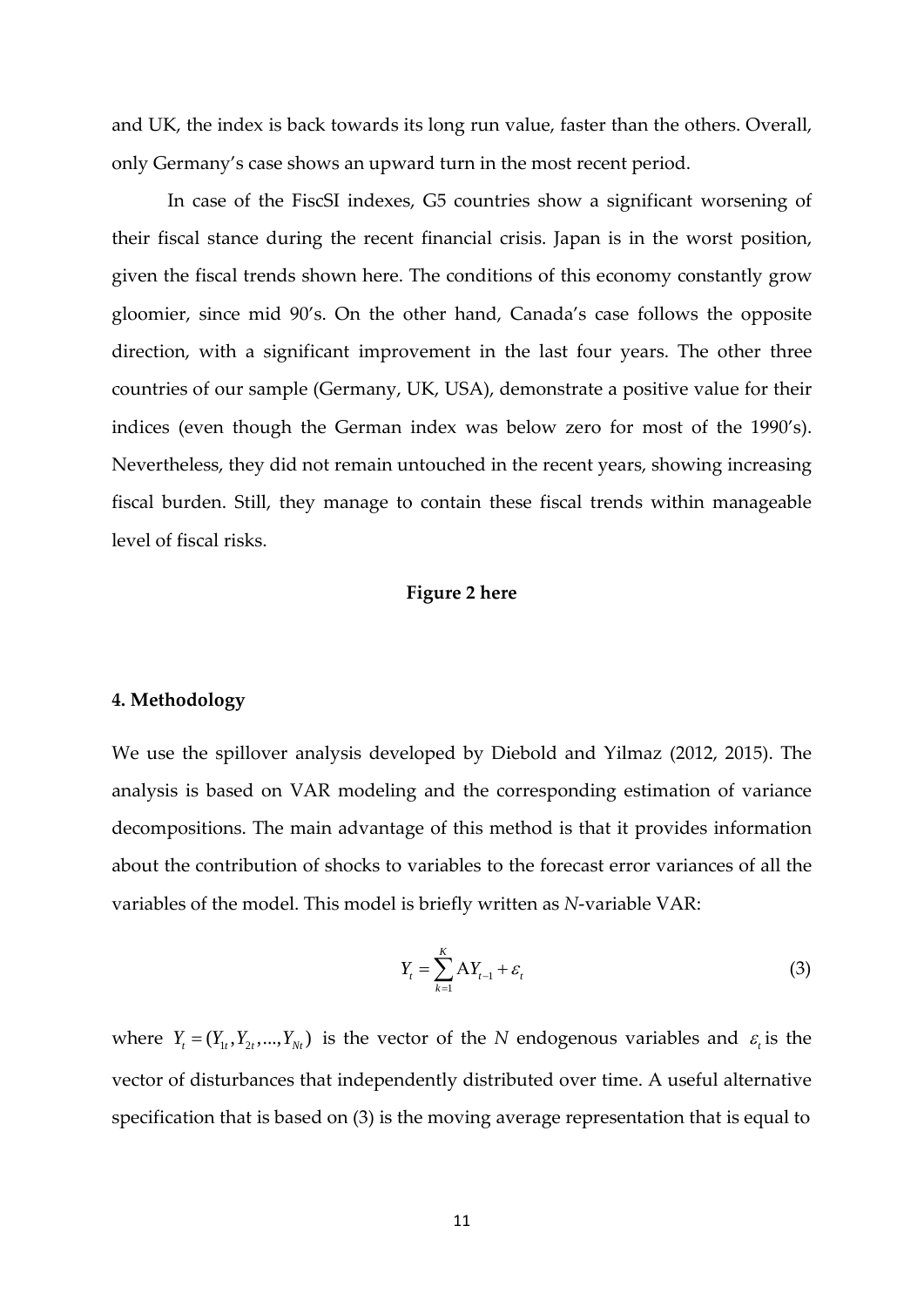$$
Y_t = \sum_{j=0}^{\infty} \Theta_j e_{t-j} \tag{4}
$$

where  $\Theta_j = \Phi_1 \Theta_{j-1} + \Phi_2 \Theta_{j-2} + ... + \Phi_p \Theta_{j-p}$ . In this paper, according to Diebold and Yilmaz (2012), we use the generalized VAR modelling approach that based on Koop *et al*. (1996) and Pesaran and Shin (1998). Under this framework, the variance decompositions are invariant to the variable ordering. More specifically, the *ij* entry of the *H*-step-ahead variance decomposition is equal to

$$
z_{ij}(H) = \frac{\sigma_{jj}^{-1} \sum_{h=0}^{H-1} (e_i \Theta_h e_j)^2}{\sum_{h=0}^{H-1} (e_i \Theta_h \Sigma \Theta_h' e_i)}
$$
(5)

where  $\sigma_{ij}$  is the standard deviation of *e* for the *j<sup>th</sup>* equation,  $\Sigma$  is the variance matrix of e. The drawback of the generalized VAR modelling is that the own and crossvariable variance contributions shares do not equal to one. This is circumvented by using the normalization;

$$
\tau_{ij}(H) = \frac{z_{ij}(H)}{\sum_{j=1}^{N} z_{ij}(H)}
$$
\n(6)

where

$$
\sum_{j=1}^{N} \tau_{ij}(H) = 1 \text{ and } \sum_{i,j=1}^{N} \tau_{ij}(H) = N
$$

Given the above the total spillover index is equal to

$$
SI = \frac{\sum_{i,j=1,i\neq j}^{N} \tau_{ij}(H)}{\sum_{i,j=1}^{N} \tau_{ij}(H)} \cdot 100
$$
 (7)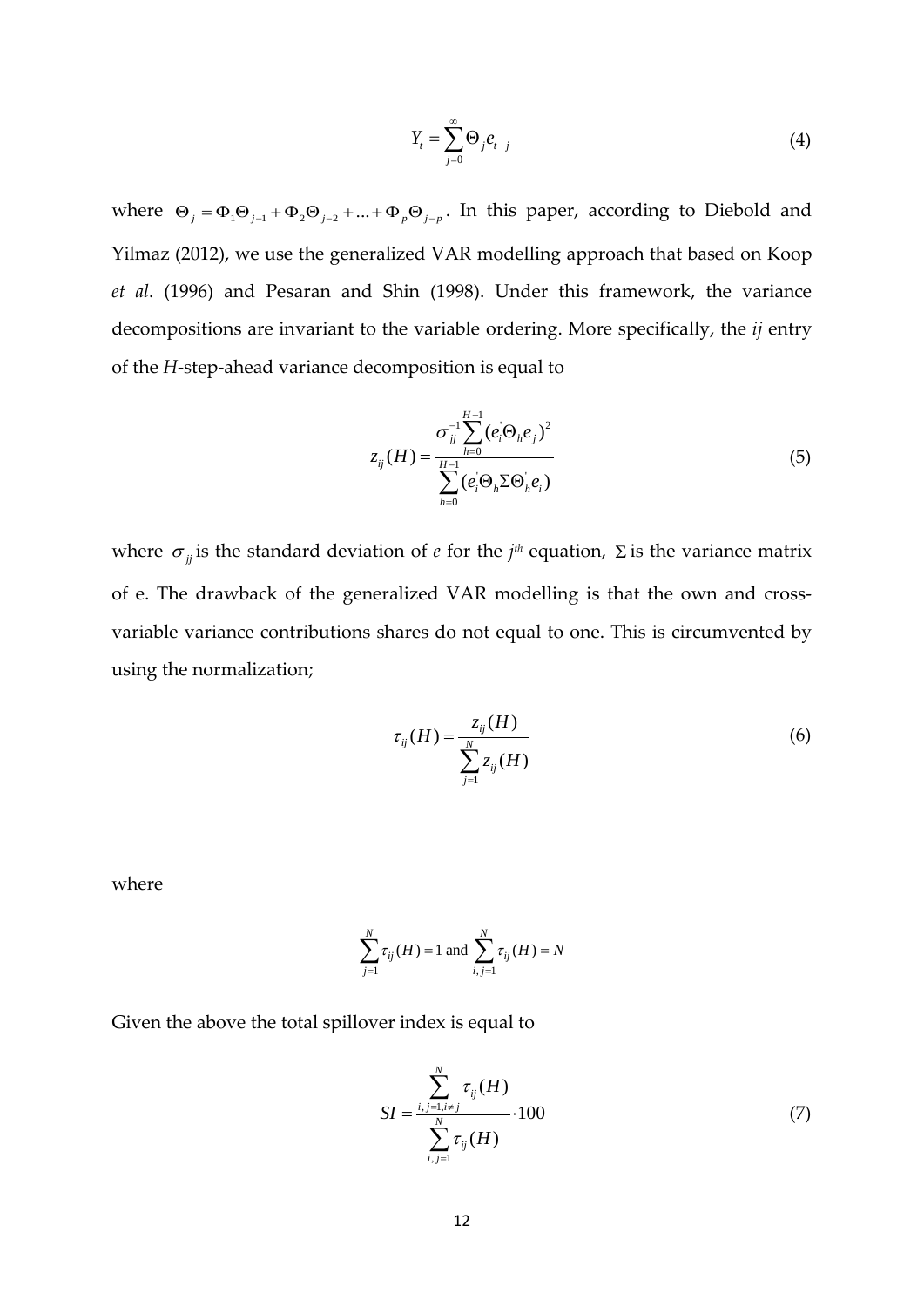The number of this index shows the average contribution of spillovers from shocks to all variables to the total forecast error variance. Alternatively, the spillover index gives the degree of the connectedness of the K-variables system. The main advantage of this analysis is that the directional spillover effects can be easily calculated. For instance, for the case of variable *i* and the effects from all the other variables, the computation should be

$$
DSI_{i \leftarrow j} = \frac{\sum_{j=1, i \neq j}^{N} \tau_{ij}(H)}{\sum_{i,j=1}^{N} \tau_{ij}(H)} \cdot 100
$$
\n(8)

On the other hand, the directional spillover transmission from variable i to all the rest is defined as

$$
DSI_{i \to j} = \frac{\sum_{j=1, i \neq j}^{N} \tilde{z}_{ji}(H)}{\sum_{i,j=1}^{N} \tilde{z}_{ij}(H)} \cdot 100
$$
\n(9)

Finally, in order to examine whether one variable is net receiver or transmitter of shock, the net spillover effects are calculated as

$$
NSI_i = DSI_{i \to j} - DSI_{i \gets j}
$$
\n
$$
(10)
$$

All the above described measures are static. This means that they are calculated for the whole period under study. The period that we examine in this study contains certain sub-periods of special interest, like the financial turmoil starting in August 2007 in US. Therefore, static analysis may omit several aspects of stress transmission. For this reason, we provide the dynamic version of spillover analysis using rolling estimation with a 200-months window. In the next section we report the results from the dynamic analysis. We firstly start with the estimation of financial and fiscal stress spillovers for each country separately. Successively, we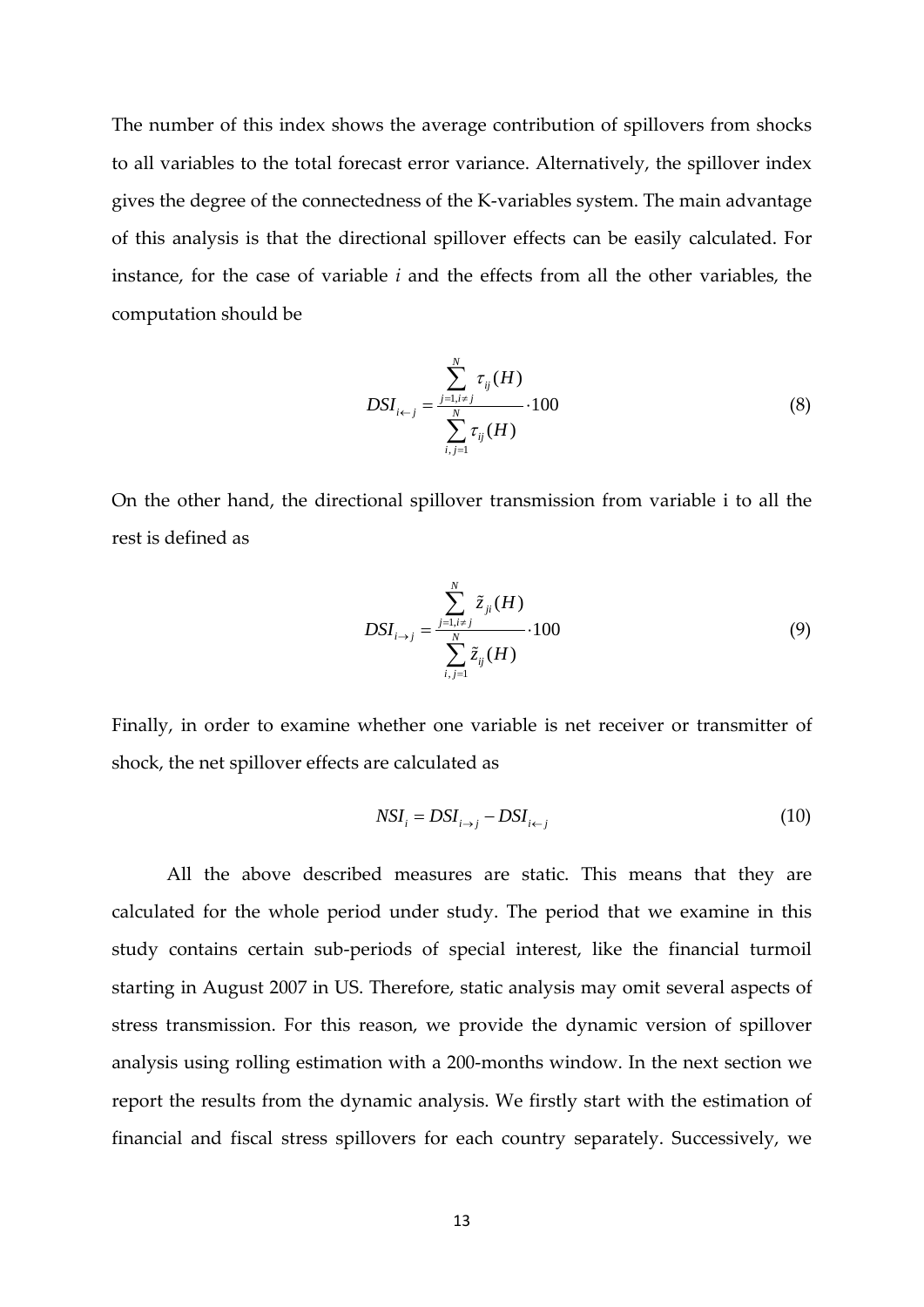proceed by estimating the cross-national effects. In other words, we let cross-sections interactions of the two kinds of stress among the examined economies.

#### **5. Results**

#### **5.1 National Spillover Effects**

Figures 3-7 show the gross spillovers from financial and fiscal stress indexes for G5 economies. Starting from Canada (Figure 3), our findings suggest that financial spillovers prevail throughout the whole time period. Despite this fact, both financial and fiscal spillovers follow a similar pattern. More precisely, they reach a peak in early 2000's that coincides with dot-com bubble. After a period of gradual decrease followed by a steep drop around early 2005, financial spillovers have been increased since 2008. So, the evidence is close to our expectation regarding the period of global financial crisis.

On the other hand fiscal conditions are found less volatile. After a tranquil period, fiscal spillovers exhibited an abrupt increase until 2002. A period of declining trend followed until late 2009, where the peak was reached in early 2011. A steadily declining trend is observed until the end of the sample. Interestingly enough, while fiscal spillovers decline during 2011, financial stress spillovers start deescalating after on the second half of 2013. This is an indication of the fact that financial markets remain volatile quite a longer time after the government intervention.

Figure 4 shows a different picture for Germany. Both spillover indexes follow a declining trend for the whole period. The magnitude of financial spillovers are found be slightly lower than the fiscal ones. However, after 2005 until 2014 both are roughly the same. This evidence indicates that Eurozone crisis has not any serious effect on financial and fiscal stress spillovers. Germany, being the powerhouse and the biggest economy of Europe, was seen by international financial investors as a safe haven choice. Despite the European sovereign debt crisis that culminated in

14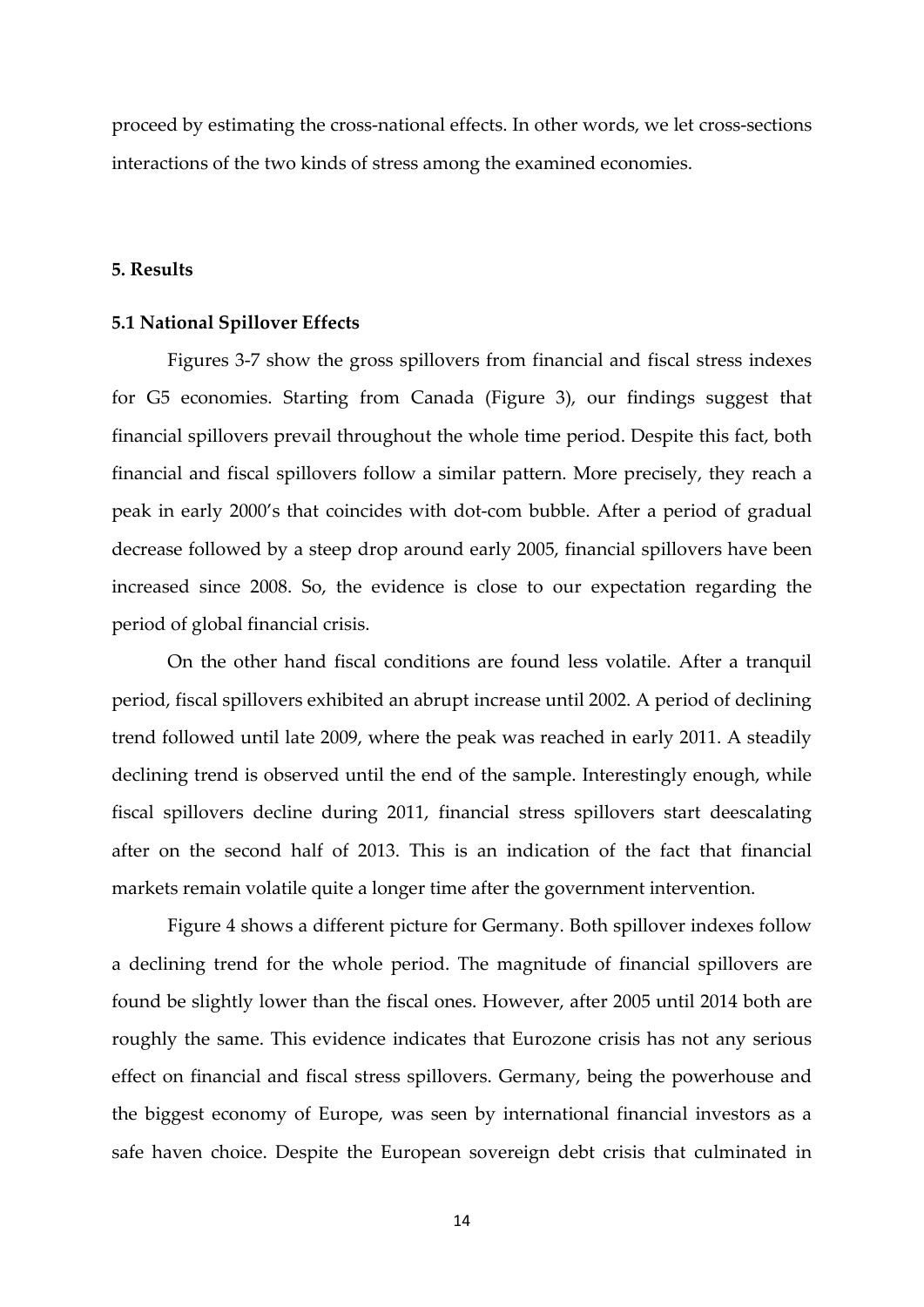2011-12, German financial and fiscal stress spillovers remain significantly low without any increasing trend. Part of this explanation is the fact that German sovereign borrowing became even cheaper. Overall, the prudent macroeconomic policies followed as result of Maastricht treaty led German fiscal and financial spillovers at constantly declining levels.

As far as the Asian representative of our sample is concerned, stress transmission from the fiscal side of the economy prevailing for a significant period of time (Figure 5). This may be viewed as a reflection of Japanese attempts to escape for the anaemic growth and deflationary environment. Since late 2009, however, financial stress spillovers have become prominent and significantly higher than fiscal ones until 2014. This suggests that the outbreak of financial turbulence of 2008-9 has also contributed to the reversal of fiscal and financial spillovers effects.

A similar outcome is found for the UK economy in Figure 6. Fiscal transmission spillovers are higher for almost one decade. From 2008, however, until the end of the sample financial spillovers become much higher. Financial spillovers reached their climax between 2009 and 2011 indicating the significance of excessive financial stress. Finally, regarding the US spillovers (Figure 7), we find a very close comovement of both measures. This almost parallel movement is characterised by a constant increase since 2006. The credit crunch and overall financial strain are reflected to the increase of both spillover indexes. The fiscal stress transmission is deescalating during 2010, only after the deployment of quantitative easing and bailout policies.

In the addition to the above results, we also report the net spillover effects, shown in panel B of Figures 3-7. When positive values appear in the net graphs, this means that financial stress shocks are transmitted to fiscal stress and vice versa. We can identify three distinct cases of stress transmission. Firstly, for Canada and Japan, financial shocks deepen fiscal deterioration. Especially for Canada this effect holds for almost the whole sample, whilst for Japan is more evident for the last six years. Secondly, an opposite effect is found for Germany, where the net spillover index is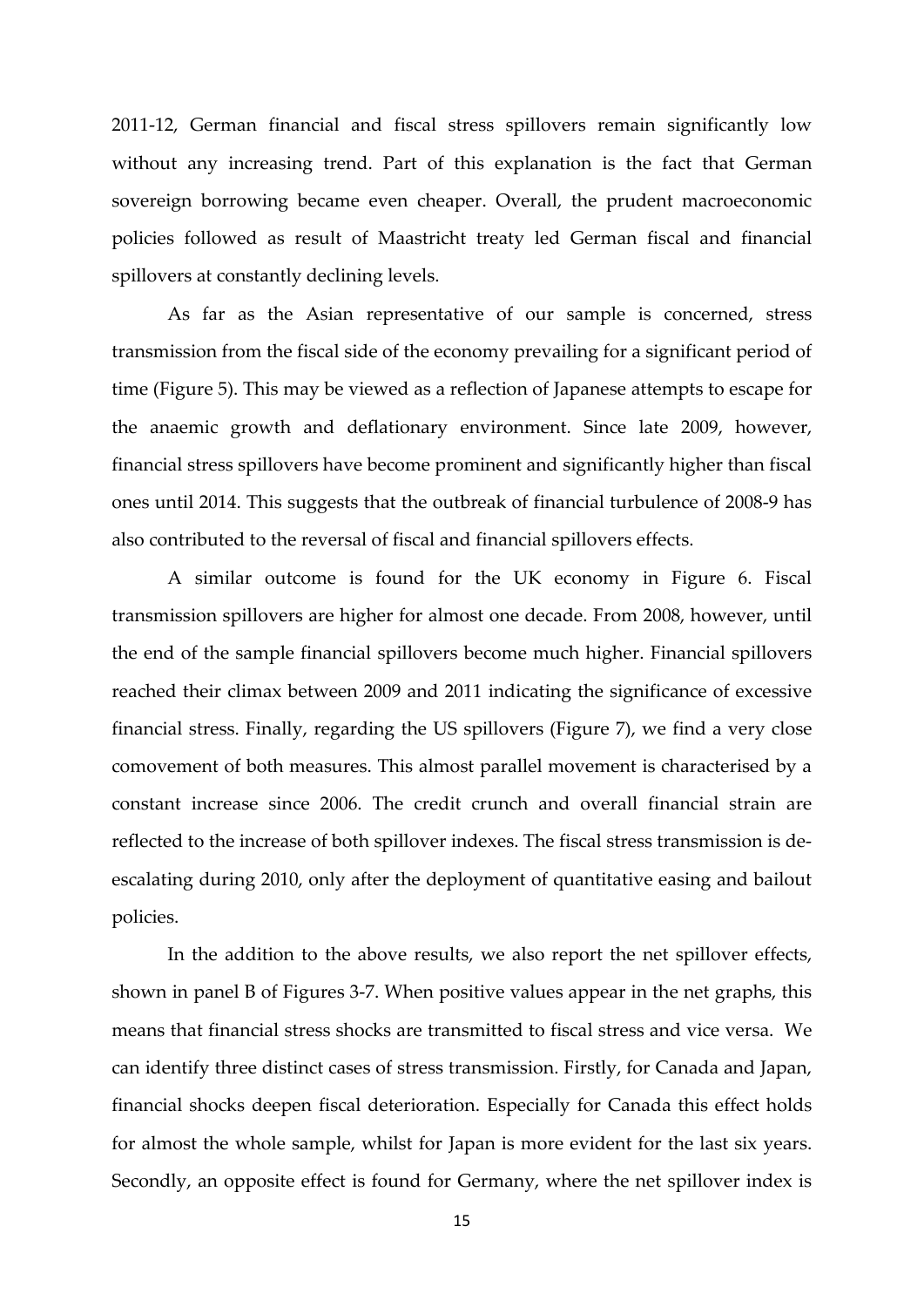persistently negative; an indication that fiscal sector's stress is predominant. Since 2006 the index becomes positive but remains close to zero. Finally, there is no clear pattern for the UK and US cases as both types of stress seem to be lead transmitters interchangeably.

#### **Figures 3-7 here**

#### **5.2 Cross-National Spillover Effects**

So far we have analysed each country separately. One lesson from the recent crisis was that international transmission has been severely intensified. In order to examine the transnational pattern of risk transmission we estimate fiscal and financial spillovers across all G5. This means that the equation (3) contains now 10 variables. Figure 8 exhibits the total dynamic spillover index. According to the results, there is an increasing trend for most of the examined period. Initially, the index exhibits constantly declining values until early 2000s. After a sharp increase in 2001, followed by a relatively tranquil period, the spillover index started to escalate. This can be interpreted as an early warning indicator for the forthcoming financial meltdown. The highest value is 75% and was reached in 2011q1. After that there is a sharp decline; the index reaches a value of 60% in the end of the sample. Still, the index level remains significantly high.

#### **Figure 8 here**

This evidence underlines a number of issues. Firstly, the degree of interconnectedness among G5 economies is high for all the examined period. During the late 1990s the degree is around 50% which shows a high interdependence even for a period that it is considered to be the last part of the so-called Great Moderation. Secondly, as in the case of Canada, Japan, UK and US, the total spillover increased the period after the Global Financial crisis. Finally, our evidence tends to show that the stress level seems to be less pronounced. However, the value still remains high.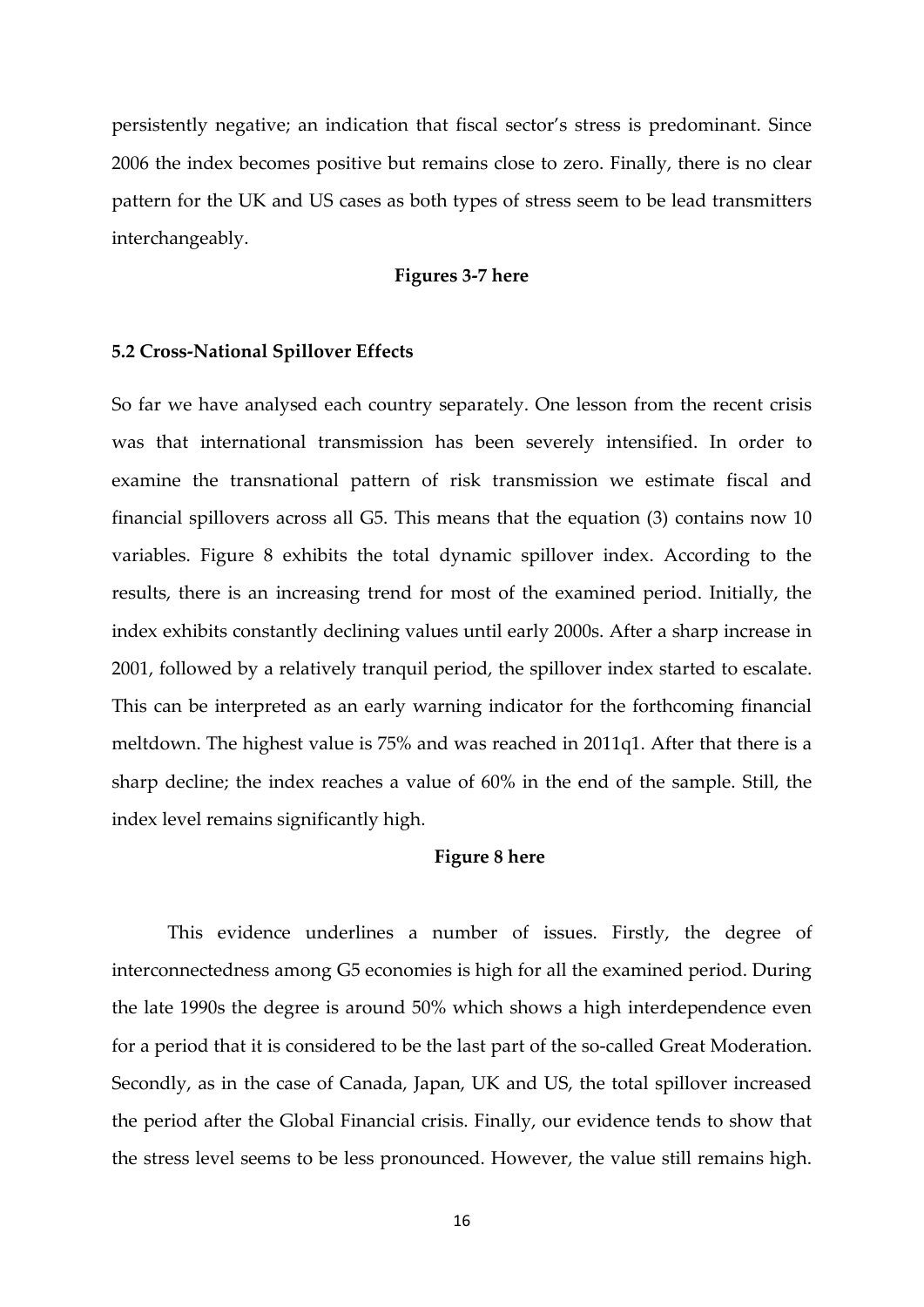This indicates that the period of financial and fiscal tranquillity has not yet fully achieved.

#### **6. Further Evidence**

1

As a way to test the validity of the previous findings, we use a different methodology that can be viewed as a supplementary to Diebold-Yilmaz spillover analysis. We employ the Dynamic causality index (DCI) proposed by Bilio *et al*. (2012). This method is based on Granger-causality networks and provides information about the interdependence of the examined variables. Its main feature is that does not depend on variance-decomposition analysis and, thus, there is no need for identifying assumptions. The restriction is, however, that it is focusing only on pairwise relations. Despite these differences between these two methods, we use DCI as an alternative proxy to measure the interdependence of international stress indicators.

In particular, DCI is the ratio of pairwise relationships that are found to be statistically significant to the total number of pairs. As we examined in the last section, we focus on the cross-sectional effects so we examine 10 series (fiscal and financial stress for G5). This means that we have  $90 = 10!/(10 - 2)!$  pairs in total. We calculate the causality index for the same 200-months rolling window. A helpful way to illustrate the empirical outcomes is though network visualisation. Network graphs provide better insights regarding the degree of stress interconnectedness of the examined economies. Granger-causality relations are drawn as straight lines connecting two variables<sup>[4](#page-16-0)</sup>.

In order to take into account the potential effects from the Global Financial crisis, we proceed with a subsample analysis. That is, we plot two network graphs; one for the pre-crisis period and one for the post-crisis period. We consider as the

<span id="page-16-0"></span><sup>4</sup> The codes that we used to calculate the DCI provide only the causal relationship, without specifying the direction of causality. Hence, no arrows have been used in the network graphs.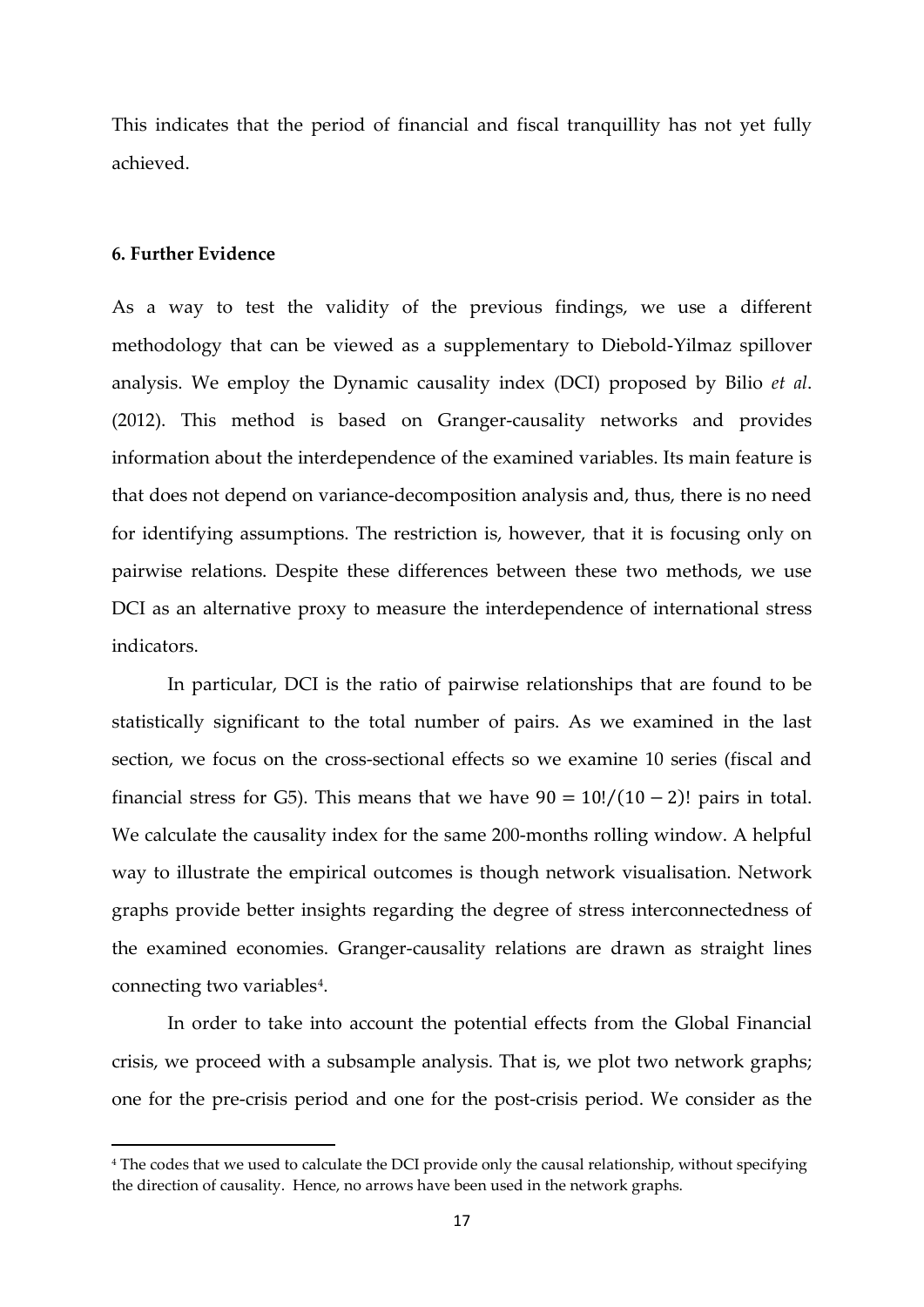cut-off point the Lehman Brothers collapse in September 2008. Figures 8 and 9 present the causal relationships for 200[5](#page-17-0)q1 and 2010q3<sup>5</sup>.

#### **Figure 9 here**

#### **Figure 10 here**

Comparing the two networks we can discern that for the latter period the interconnectedness has slightly increased. From 19 causal relationships in the precrisis sample, the number is increased to 21 for the post-crisis one. So, the total interconnectedness as measured by the DCI has not significantly changed. Focusing on the exact causal relations, we find that the more interconnected variables seem to be the German fiscal and financial stress for the sample before crisis. After crisis, however, the connectedness of American financial stress is found to play a predominant role; a financial stress is connected with almost all the remaining series.

#### **7. Conclusions**

1

The aftermath of the global financial crisis has shown that there should be linkages between financial and fiscal sectors. In this paper we examine the potential channels of interaction between financial and fiscal conditions for the G5 economies. In order to do so, we construct a set of financial and fiscal stress indexes as proxies of financial and fiscal distress. Our contribution is twofold. Firstly, we model the interactions between these two indexes within each economy. Then, we proceed with the cross-sectional interconnections between economies.

We estimate the stress indexes' interactions using the methodology developed by Diebold-Yilmaz. In this way, we capture the spillover effects of financial stress to fiscal stress and vice versa. According to our findings, Canadian and Japanese fiscal conditions are more prone to financial stress shocks. The opposite holds for

<span id="page-17-0"></span><sup>&</sup>lt;sup>5</sup> For robustness issues, we experimented with alternative cut-off points. The results remain quantitatively the same.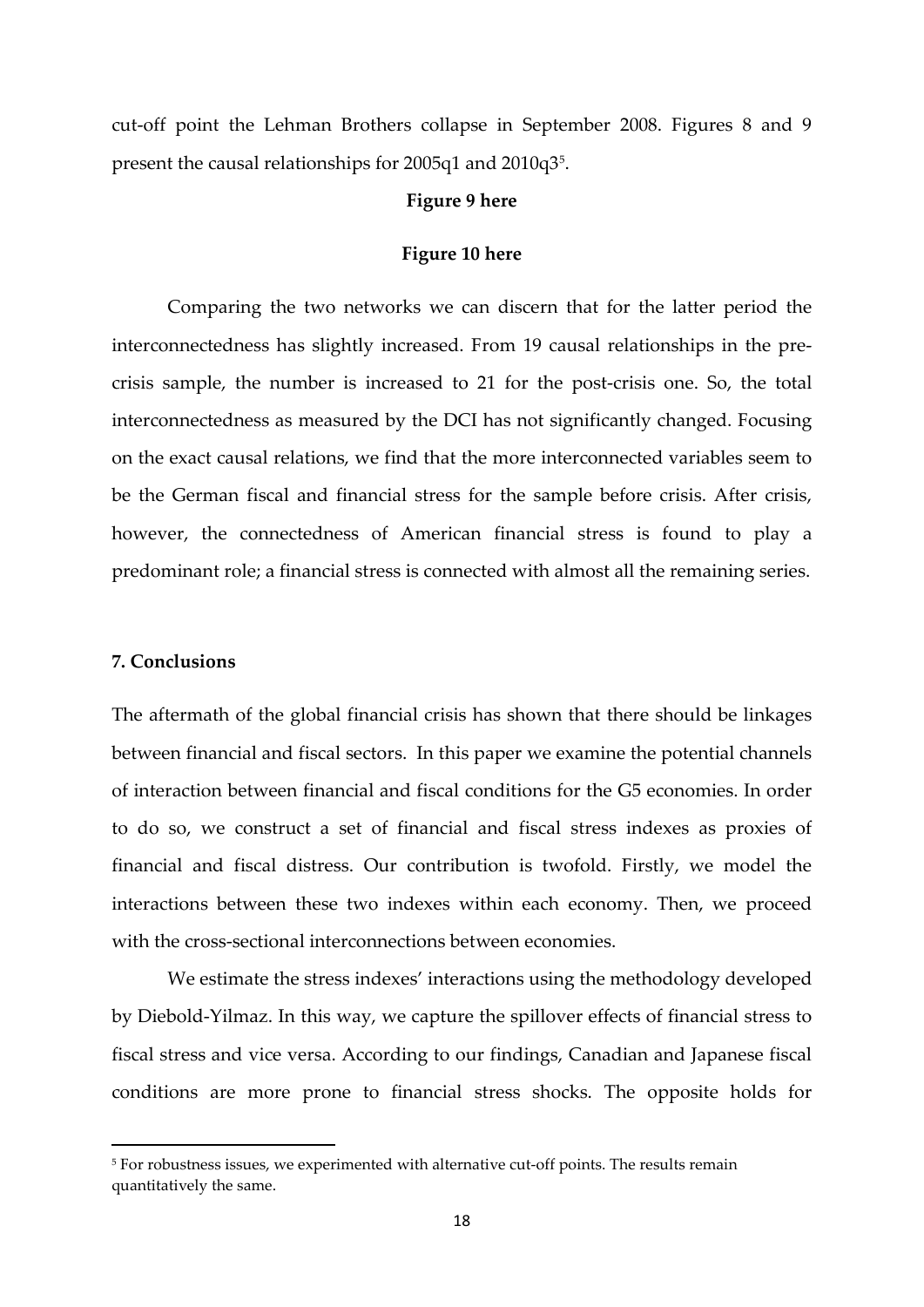Germany, where fiscal spillovers are dominant. For UK and US both kinds of shocks are eminent. Despite the differences, the intensity of spillover effects becomes greater after the global financial crisis outbreak. This is consistent with the outcome from the cross-country stress transmission analysis. Overall, both methodologies highlight that the interconnectedness of financial and fiscal stress has been increased.

Our work suggests that economies are not immune to financial conditions and fiscal stance of other countries. It also underlines the necessity for global policy coordination. Macroprudential policies, along with measures aiming to safeguard financial stability should be incorporated to central banks' mandates. A step towards this direction is the effort to establish homogeneous regulatory framework for large groups of countries, such as Euro Area, as well as the implementation of the Basel Accord requirements. Overall, such initiatives aim to the right direction, which is the synchronization of international financial cycle.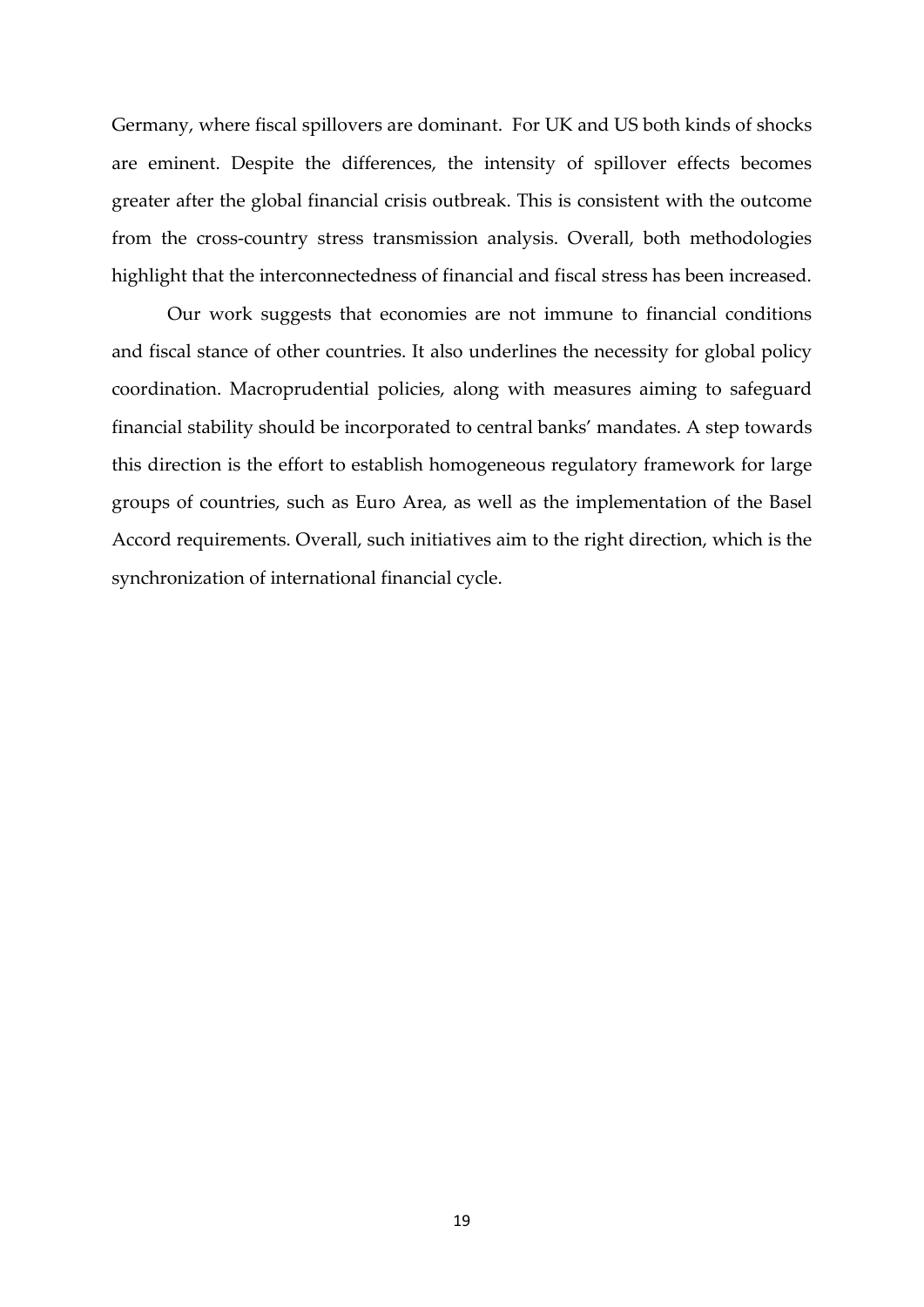#### **References**

Andrian, T., Estrella, A. and H. S. Shin 2010. Monetary Cycles, Financial Cycles and the Business Cycle. *Federal Reserve Bank of New York Staff Report*, no. 421

Baldacci, E., McHugh, J. and I. Petrova 2011a. Measuring Fiscal Vulnerability and Fiscal Stress: a Proposed Set of Indicators. *IMF Working Paper*, no. 94

Baldacci, E., Petrova, I., Belhocine, N., Dobrescu, G. and S. Mazraani 2011b. Assessing Fiscal Stress. *IMF Working Paper*, no. 100

Berti, K., Salto, M. and M. Lequien 2012. An Early Detection Index of Fiscal Stress for EU countries. *European Economy Economic Papers*, no. 475

Billio, M., Getmansky, M., Lo, A. W. and L. Pelizzon 2012. Econometric measures of connectedness and systemic risk in the finance and insurance sectors. *Journal of Financial Economics*, vol. 104(3): pp. 535-559

Borio, C. 2012. Macroeconomics and the financial cycle: Hamlet without the Prince?. [http://www.voxeu.org/article/macroeconomics-and-financial-cycle-hamlet-without](http://www.voxeu.org/article/macroeconomics-and-financial-cycle-hamlet-without-prince)[prince](http://www.voxeu.org/article/macroeconomics-and-financial-cycle-hamlet-without-prince)

Chen, X., Kontonikas, A. and A. Montagnoli 2012. Assets Prices, Credit and the Business Cycle", *Economics Letters*, vol. 117(3): pp. 857-861

Claessens, S., Ayhan Kose, M. and M. E. Terrones 2011. Financial Cycles: What? How? When?. in: Clarida, R. and F. Giavazzi (eds.), *NBER 2010 International Seminar on Macroeconomics*, University of Chicago Press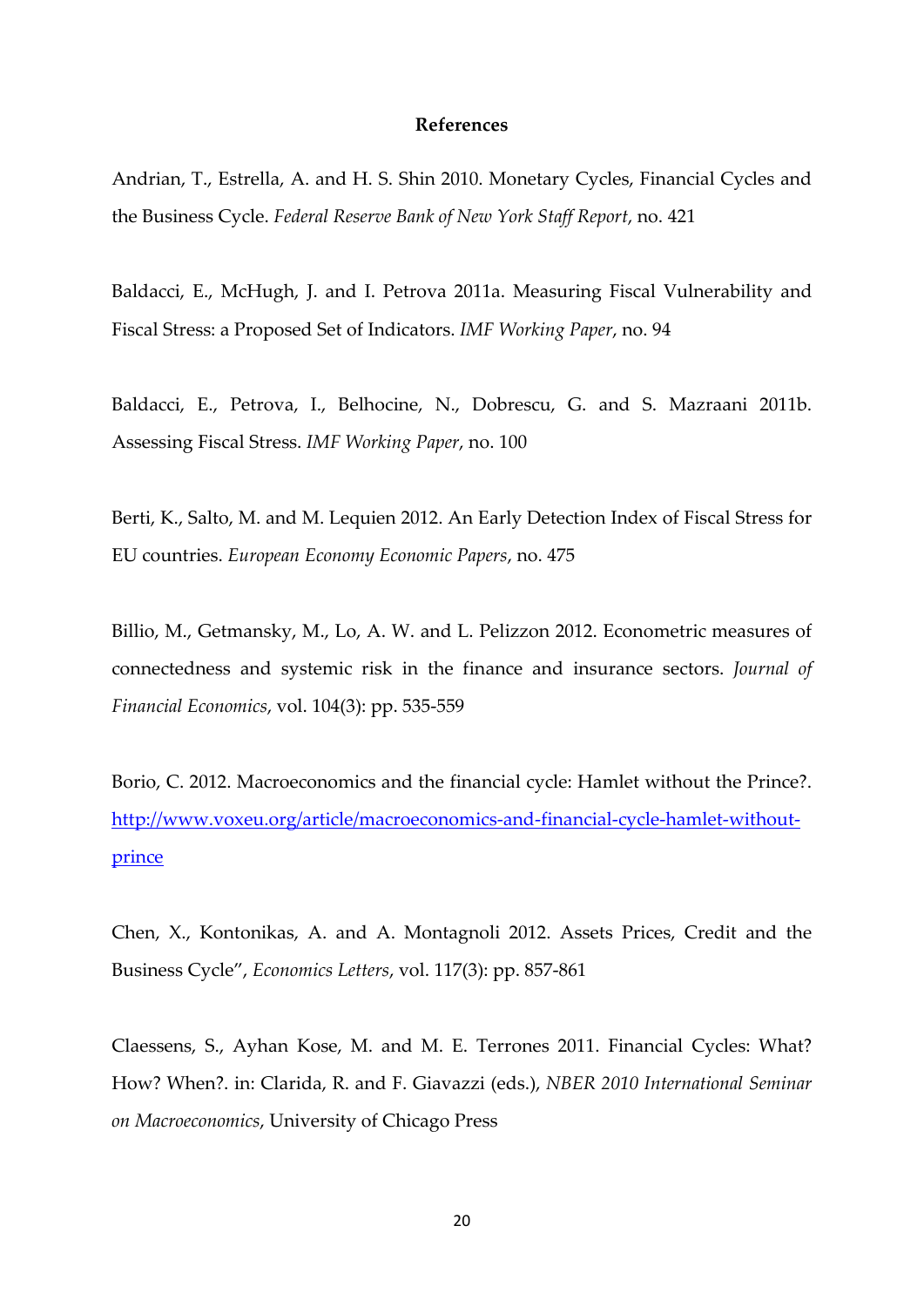Claessens, S., Ayhan Kose, M. and M. E. Terrones 2012. How do Business and Financial Cycles Interact?. *Journal of International Economics*, vol. 87: pp. 178-190

Cottarelli, C. 2011. The Risk Octagon: A Comprehensive Framework for Assessing Sovereign Risks. *presentation delivered at a seminar held at the Sapienza University in Rome*

Diebold, F. X. and K. Yilmaz 2012. Better to Give than to Receive: Forecast-Based Measurement of Volatility Spillovers. *International Journal of Forecasting*, vol. 28(1): pp. 57-66

Diebold, F.X. and K. Yilmaz 2015. *Financial and Macroeconomic Connectedness: A Network Approach to Measurement and Monitoring*. Oxford University Press.

Drehmann, M., Borio, C. and K. Tsatsaronis 2012. Characterising the Financial Cycle: Don't lose sight of the Medium Term!. *BIS Working Papers*, no. 380

Dovern, J. and B. van Roye 2014. International transmission and business-cycle effects of financial stress. *Journal of Financial Stability*, vol. 13: pp. 1-17

Hemming, R. and M. Petrie 2000. A Framework for Assessing Fiscal Vulnerability. *IMF Working Paper*, no. 52

Hippler, W. J. and M. Kabir Hassan 2015. The impact of macroeconomic and financial stress on the US financial sector. *Journal of Financial Stability*, vol. 21: pp. 61- 80

Kannan, P. 2012. Credit Conditions and Recoveries from Financial Crises. *Journal of International Money and Finance*, vol. 31: pp. 930-947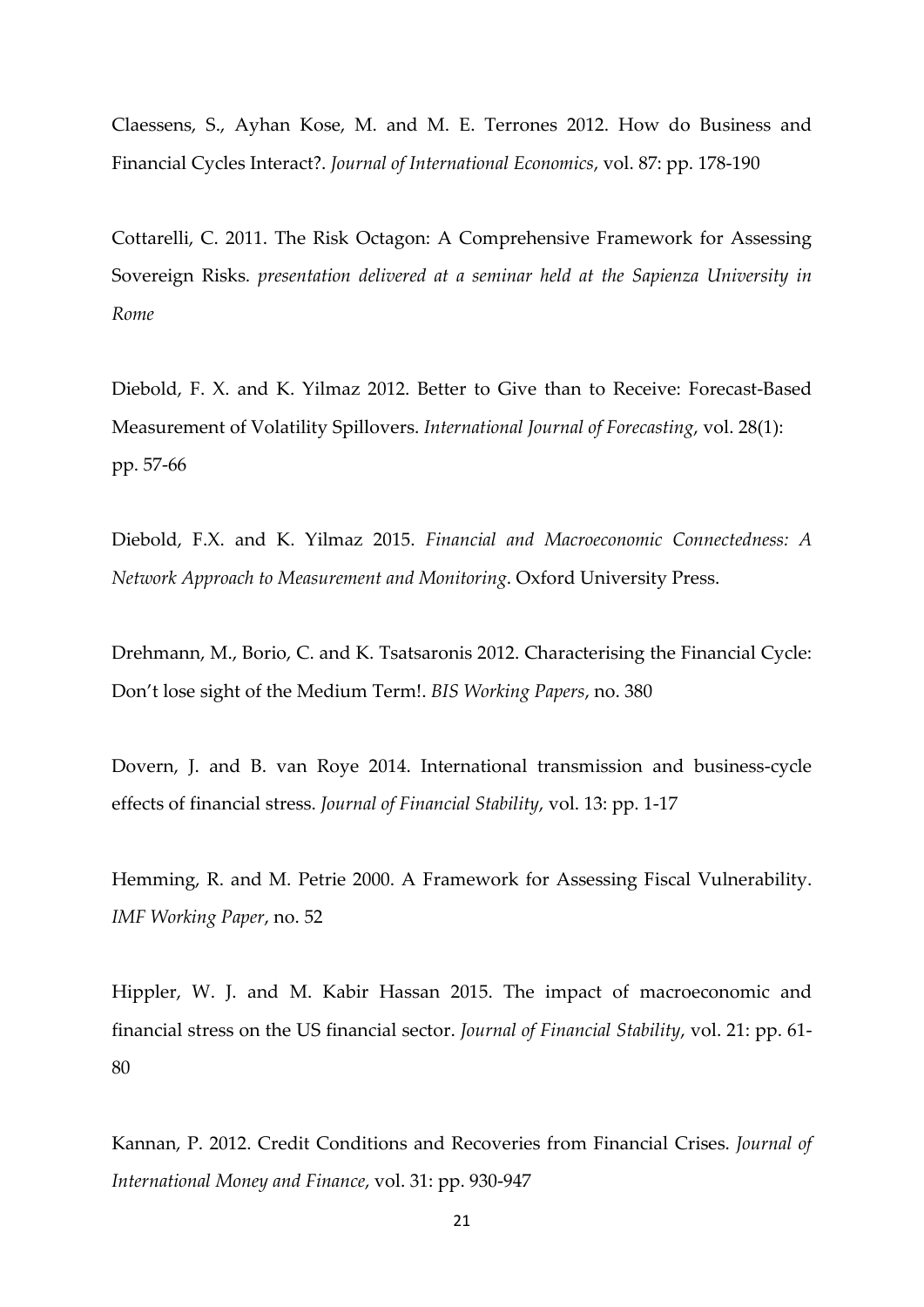Karfakis, C. 2013. Credit and Business Cycles in Greece: Is there any relationship?. *Economic Modelling*, vol. 32: pp. 23-29

Kliesen, K., Owyang, M. and E. Vermann 2012. Disentangling Diverse Measures: A Survey of Financial Stress Indexes. *Federal Reserve Bank of St. Louis Review*, vol. 94(5): pp. 369-397

Magkonis, G. and A. Tsopanakis 2014. Exploring the effects of financial and fiscal vulnerabilities on G7 economies: Evidence from SVAR analysis. *Journal of International Financial Markets, Institutions and Money*, vol. 32: pp. 343-367

Tagkalakis, A. 2013. The Effects of Financial Crisis on Fiscal Positions. *European Journal of Political Economy*, vol. 29: pp. 197-213

#### **Figures**





Figure 2-Fiscal Stress Indexes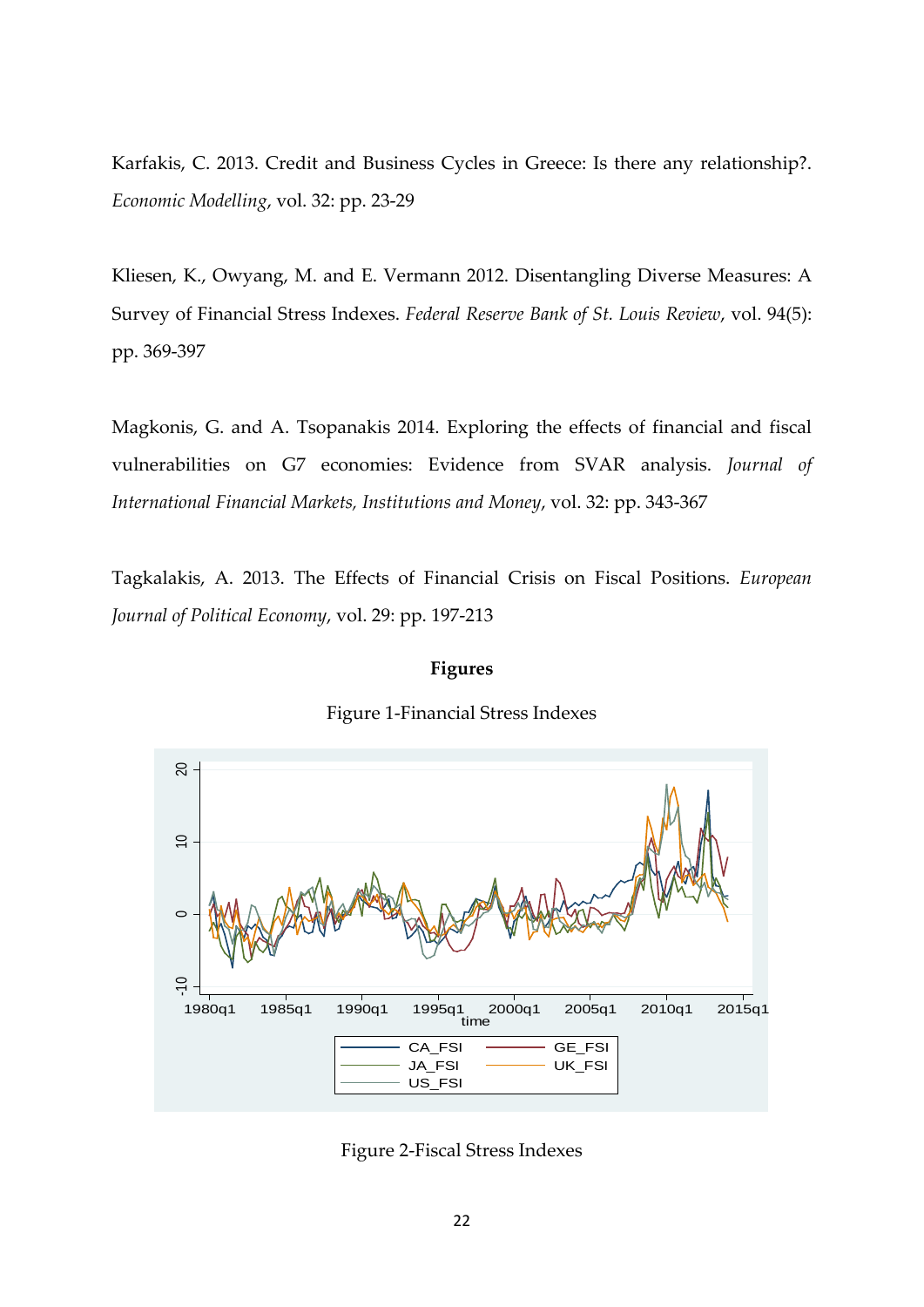

Figure 3A-Canada Financial & Fiscal Gross Spillovers



Figure 3B-Canada Net Spillovers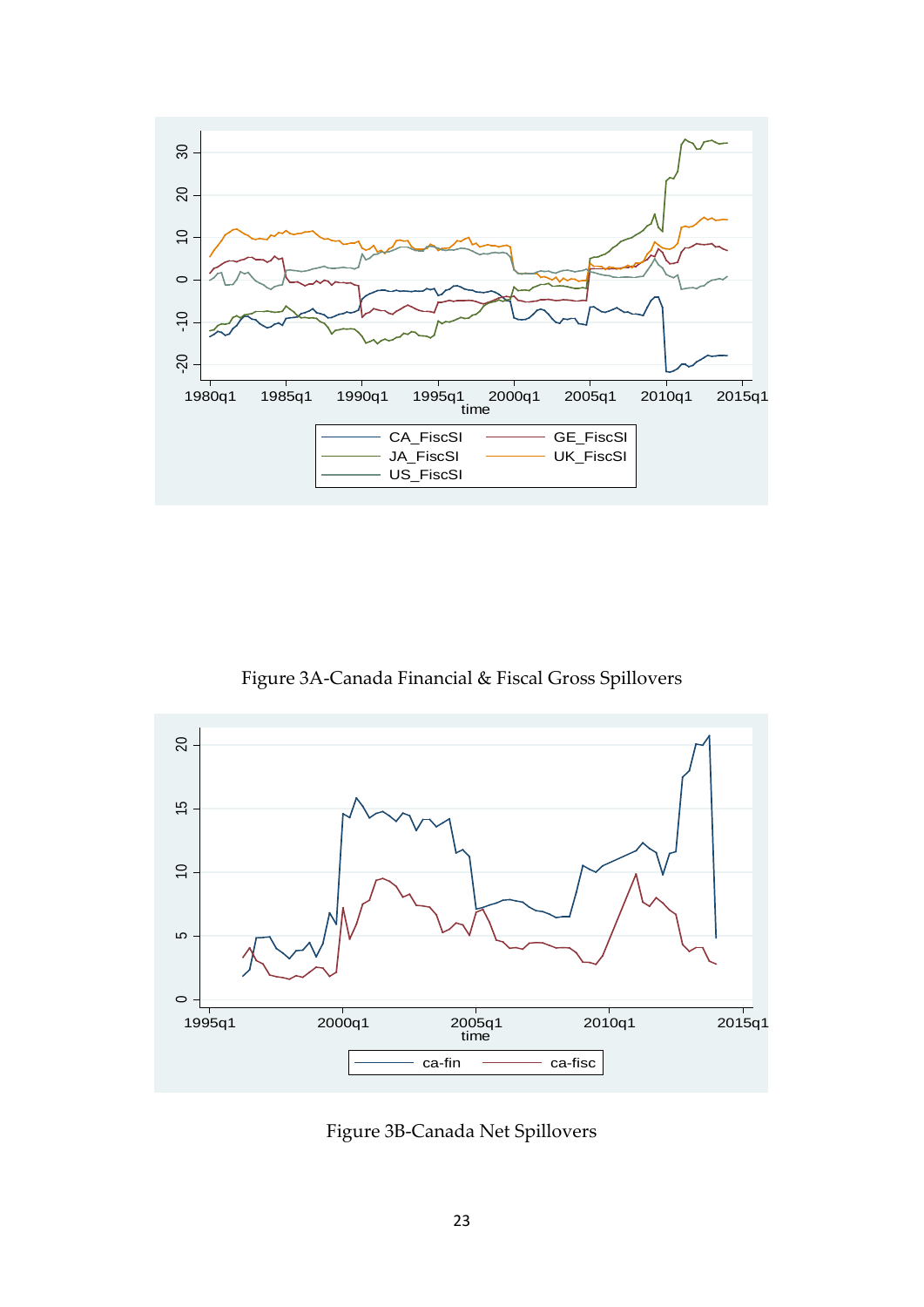

Figure 4A-Germany Financial & Fiscal Gross Spillovers

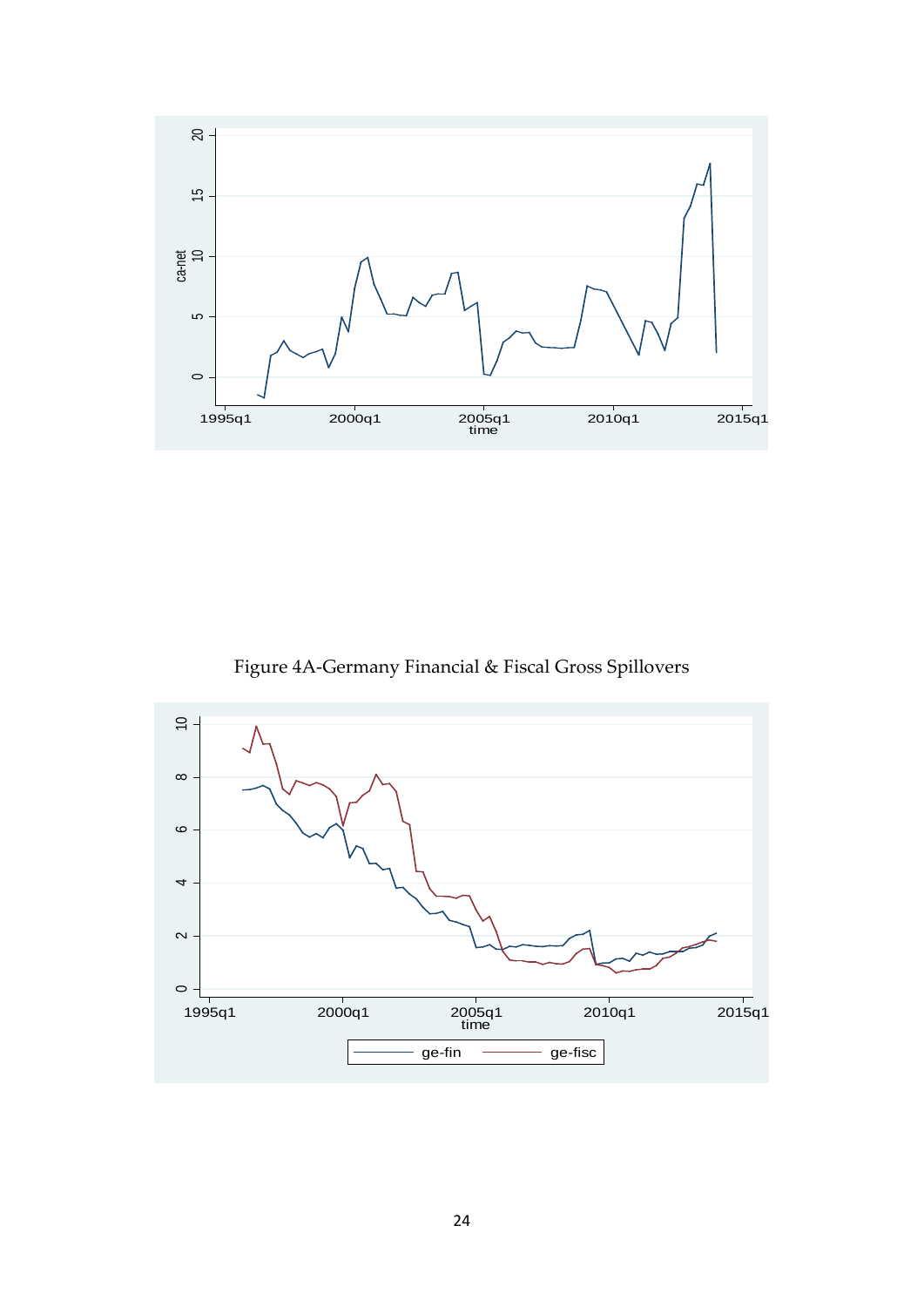



Figure 5A-Japan Financial & Fiscal Gross Spillovers

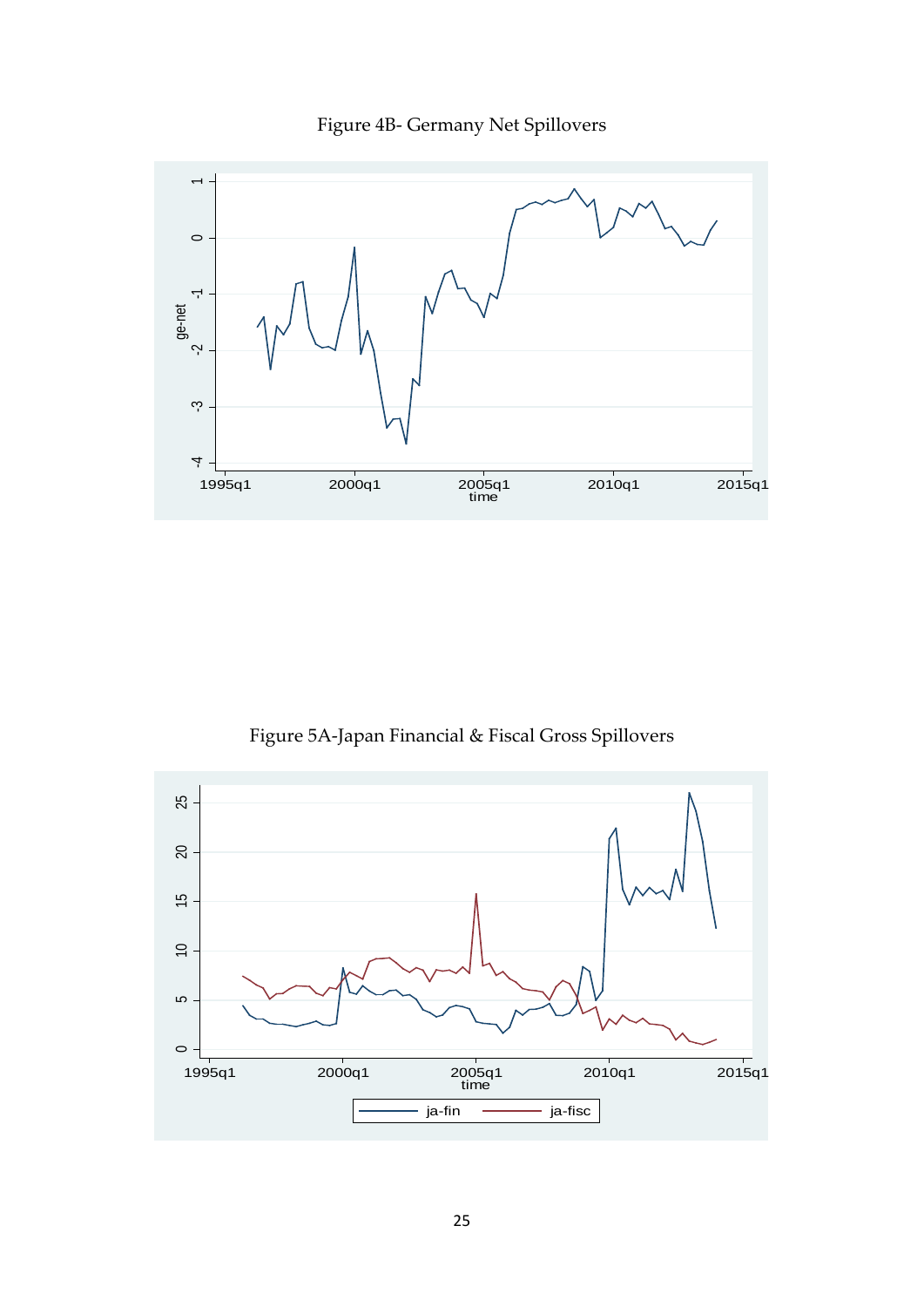### Figure 5B-Japan Net Spillovers



Figure 6A-UK Financial & Fiscal Gross Spillovers

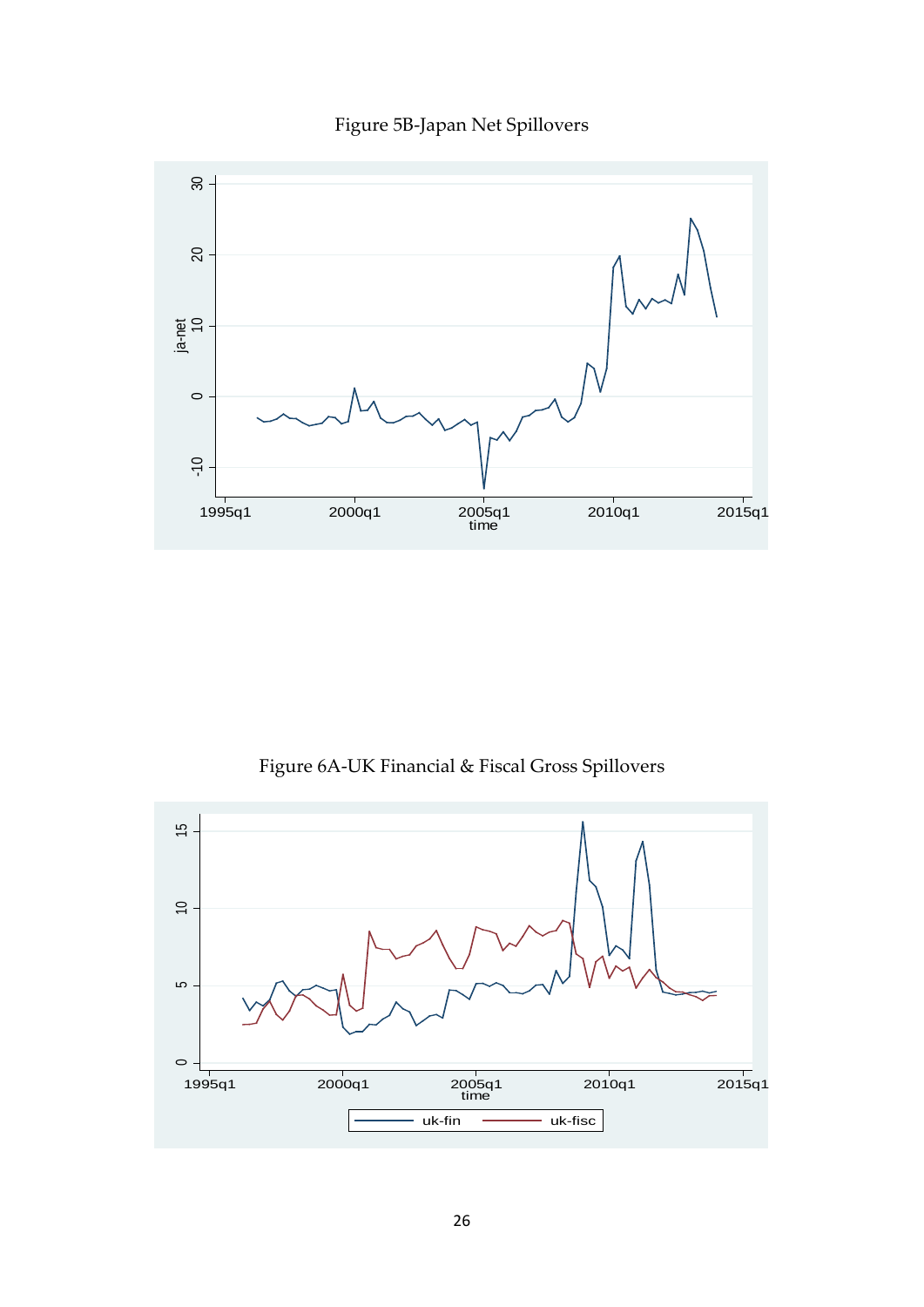



Figure 7A-US Financial & Fiscal Gross Spillovers

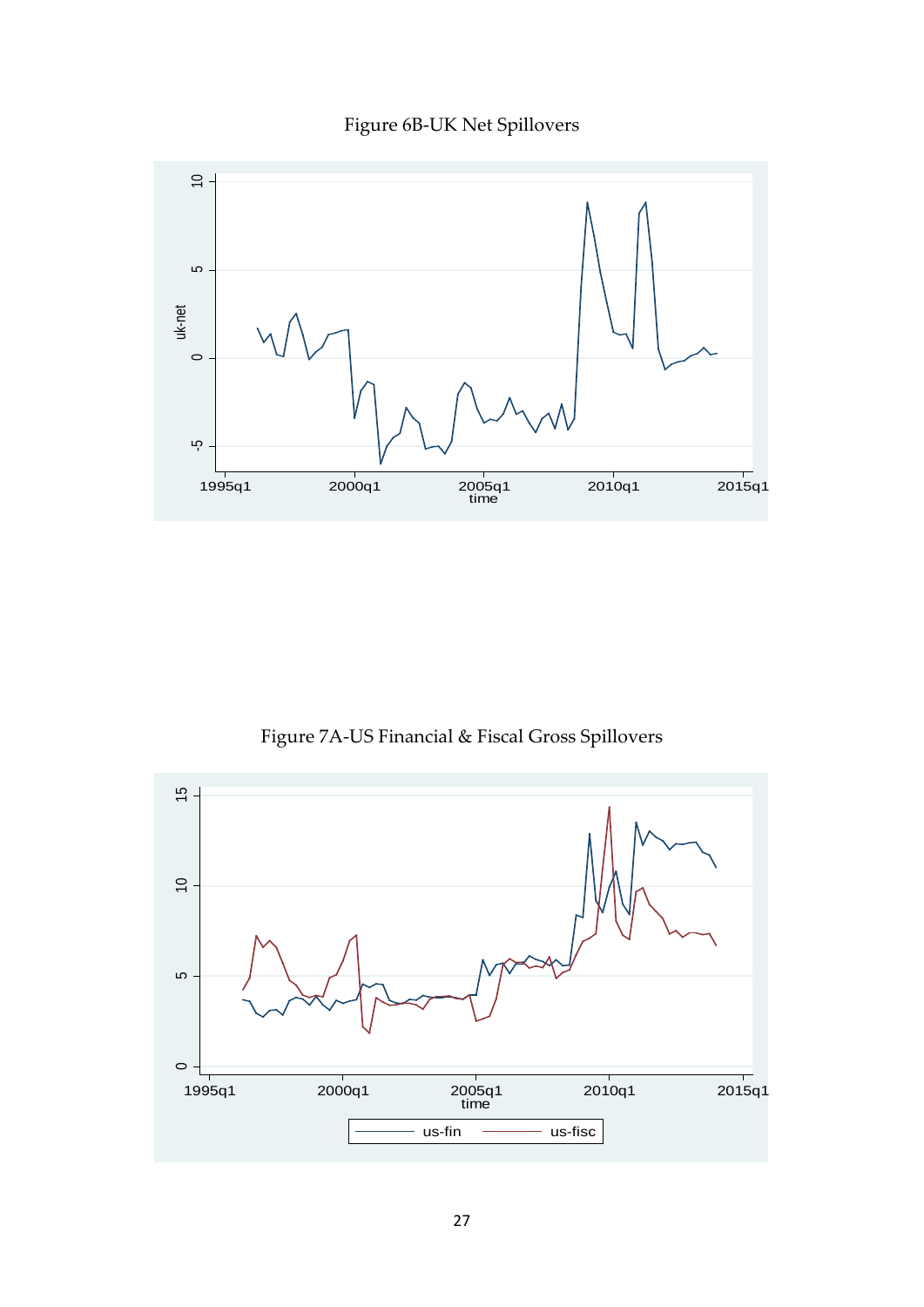

Figure 7B-US Net Spillovers

Figure 8-Cross-Sectional Financial & Fiscal Gross Spillovers